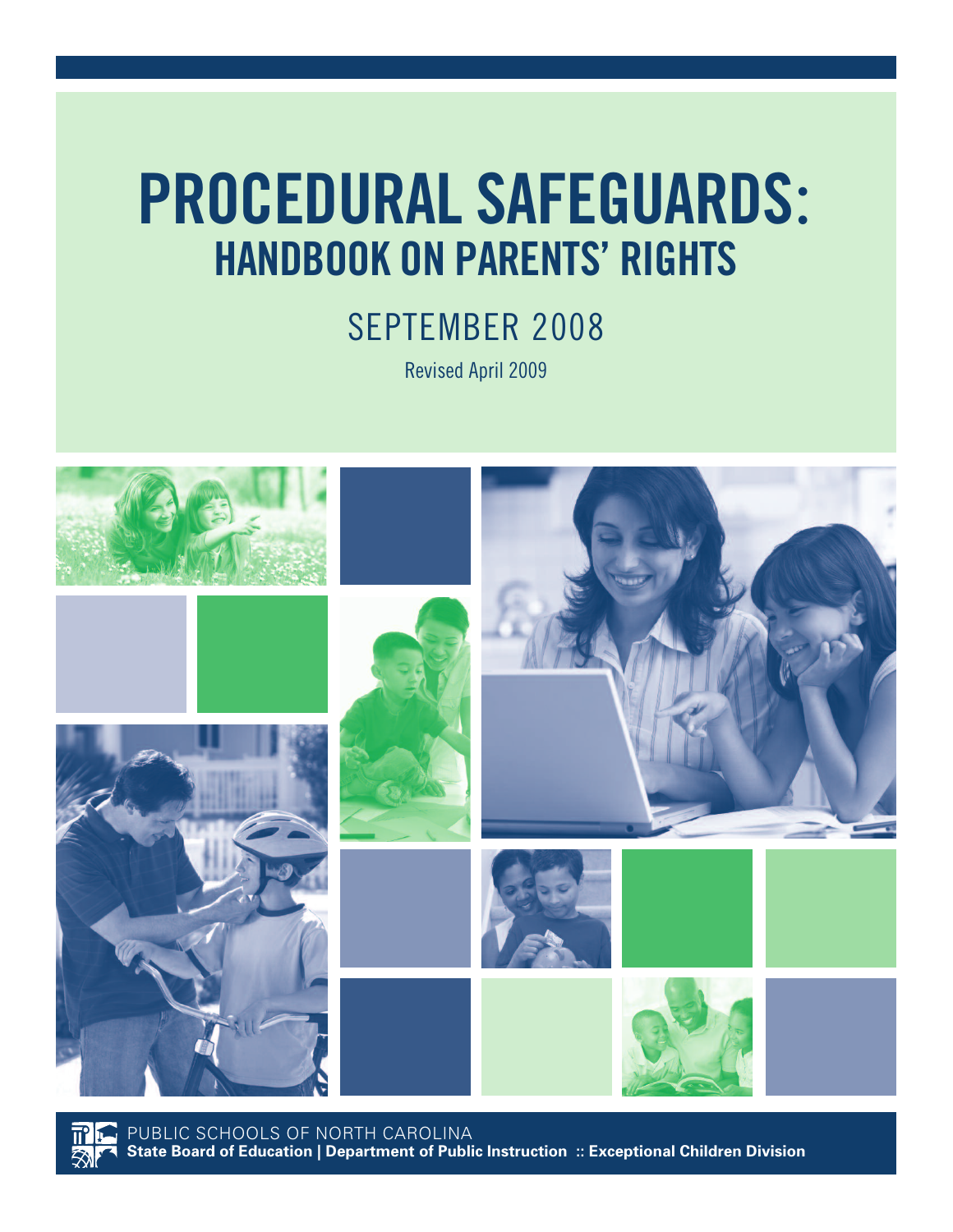# **LOCAL EDUCATIONAL AGENCY (LEA) CONTACT**

The local educational agency (LEA) is your local school system. This may be a county or city school system, public charter school or State-operated program. The acronym LEA is used throughout this document for your local school system.

It is important that you understand the Procedural Safeguards (legal rights) provided for you and your child with a disability. Staff is available to assist you in understanding your rights and will provide further explanation upon your request. If you have any questions or would like additional information, please contact the Exceptional Children (EC) Department in your local school, charter school, or State-operated program, or the LEA's EC Director.

LEA's EC Director

Telephone **Email** 

\_\_\_\_\_\_\_\_\_\_\_\_\_\_\_\_\_\_\_\_\_\_\_\_\_\_\_\_\_\_\_\_\_\_\_\_\_\_\_\_\_\_\_\_\_\_\_\_

LEA EC Directors are listed at **http://www.ncpublicschools.org/ec/directory/district** Charter Schools are listed at **http://www.ncpublicschools.org/charterschools/schools/**

**State Educational Agency (SEA)** The State Educational Agency is the North Carolina Department of Public Instruction (NCDPI). The acronym, NCDPI, is used throughout this document to refer to the SEA. The Exceptional Children (EC) Division is part of NCDPI.

\_\_\_\_\_\_\_\_\_\_\_\_\_\_\_\_\_\_\_\_\_\_\_\_\_\_\_\_\_\_\_\_\_\_\_\_\_\_\_\_\_\_\_\_\_\_\_\_ \_\_\_\_\_\_\_\_\_\_\_\_\_\_\_\_\_\_\_\_\_\_\_\_\_\_\_\_\_\_\_\_\_\_\_\_\_\_\_\_\_\_\_\_\_\_\_\_

#### **State EC Director**

Mary N. Watson NC Department of Public Instruction Exceptional Children Division 6356 Mail Service Center, Raleigh, NC 27699-6356 Telephone 919.807.3969 :: Fax 919.807.3243 **http://www.ncpublicschools.org/ec/**

# **STATE BOARD OF EDUCATION**

The guiding mission of the North Carolina State Board of Education is that every public school student will graduate from high school, globally competitive for work and postsecondary education and prepared for life in the 21st Century.

**WILLIAM C. HARRISON** Chairman :: Fayetteville

**WAYNE MCDEVITT** Vice Chair :: Asheville

**WALTER DALTON** Lieutenant Governor :: Rutherfordton

**JANET COWELL** State Treasurer :: Raleigh **KATHY A. TAFT** Greenville

**RAY DURHAM** Jacksonville

**KEVIN D. HOWELL Raleigh** 

**SHIRLEY E. HARRIS** Troy

**ROBERT "TOM" SPEED** Boone

**MELISSA E. BARTLETT Statesville** 

**JOHN A. TATE III Charlotte** 

**PATRICIA N. WILLOUGHBY** Raleigh

#### **NC DEPARTMENT OF PUBLIC INSTRUCTION**

**June St. Clair Atkinson, Ed.D., State Superintendent**

#### **301 N. Wilmington Street :: Raleigh, North Carolina 27601-2825**

In compliance with federal law, NC Public Schools administers all state-operated educational programs, employment activities and admissions without discrimination because of race, religion, national or ethnic origin, color, age, military service, disability, or gender, except where exemption is appropriate and allowed by law.

#### **Inquiries or complaints regarding discrimination issues should be directed to:**

Dr. Rebecca Garland, Chief Academic Officer :: Academic Services and Instructional Support 6368 Mail Service Center, Raleigh, NC 27699-6368 :: Telephone: (919) 807-3200 :: Fax: (919) 807-4065

#### **Visit us on the Web :: www.ncpublicschools.org**

M0309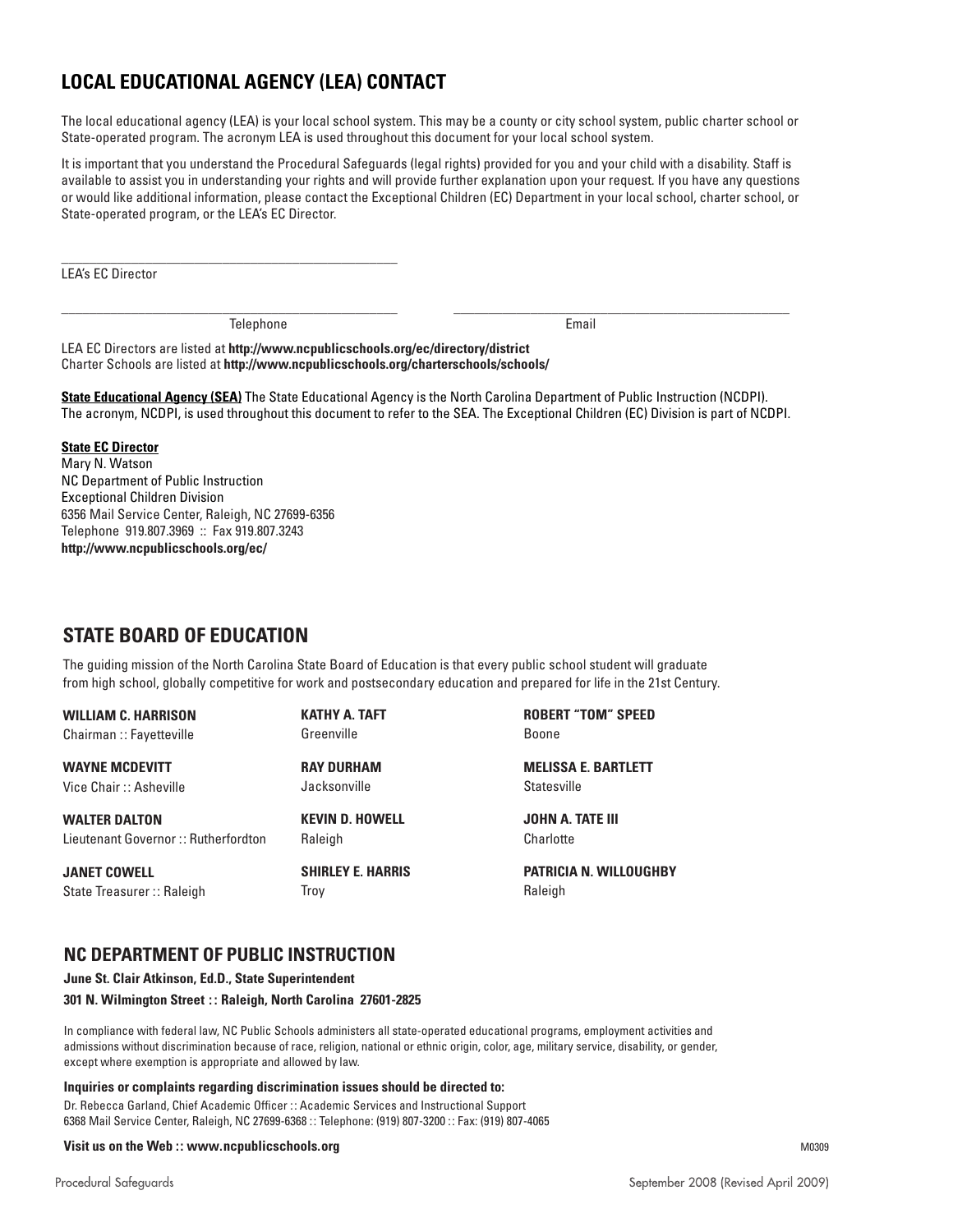# **Procedural Safeguards: Handbook on Parents' Rights | September 2008**

## *Introduction*

The Individuals with Disabilities Education Improvement Act of 2004 (IDEA) is the federal law and Article 9, Section 115C of the North Carolina General Statutes is the State law concerning the education of students with disabilities. Part B of the IDEA refers to the part of the law for children with disabilities who are ages three (3) through 21.

Children with disabilities include those with autism, deaf-blindness, deafness, developmental delay, serious emotional disability, hearing impairment, intellectual disability, multiple disabilities, other health impairment, orthopedic impairment, specific learning disabilities, speech and/or language impairment, traumatic brain injury and visual impairment.

## *Purpose of this Document*

The IDEA requires schools to provide parents of a child with a disability a notice containing a full explanation of the Procedural Safeguards (legal rights) available under the IDEA and the accompanying federal regulations.

The numbers listed after each heading in this document refer to the sections for the legal citations in the federal regulations. The numbers after some of the sub-headings refer to the legal citations in the North Carolina Policies Governing Services for Children with Disabilities (*Policies*) where you can find the information. (Examples: 34 CFR §300.300 and NC 1504-1.13)

# *Information in the Procedural Safeguards*

*The Procedural Safeguards document LEAs are required to give parents applies 13 rights of children with disabilities and their parents.*

- 1. Parental Consent
- 2. Prior Written Notice
- 3. Independent Educational Evaluation
- 4. Confidentiality and Access to Records
- 5. Unilateral Placement of Children with Disabilities by Parents in Private Schools at Public Expense
- 6. Availability of Mediation
- 7. State Complaint Procedures
- 8. Filing a Due Process Petition
- 9. Hearings on Due Process Petitions
- 10. State-Level Appeals
- 11. Civil Actions
- 12. Attorney's Fees
- 13. Disciplinary Procedures

# *When You Will Receive the Procedural Safeguards*

The Procedural Safeguards must be given to you **one time each school year** and at the following times:

- a. When your child is first referred for evaluation or when you request an evaluation;
- b. When you request a copy of the Procedural Safeguards;
- c. When your child is removed for disciplinary reasons and the removal results in a change in placement;
- d. Upon receipt of the first State complaint and/or the first due process petition in a school year, if you file a State complaint or request a due process hearing; and
- e. Upon each revision to the Procedural Safeguards.

# *To assist you:*

There are some definitions provided after the Procedural Safeguards headings and sub-headings. Acronyms and additional definitions used often in special education are at the end of this document in Appendix I. Throughout this document, day means calendar day unless it is written as business day or school day.

 Explanations in more reader-friendly language are beside the citations. These begin with *In Other Words...*

i

This document replaces the 2004 Handbook on Parents' Rights. It reflects the mandates of the IDEA (2004), federal regulations (August 14, 2006) and Policies (November 1, 2007).

This document is located at: *http://www.ncpublicschools.org/ec/policy/ resources/*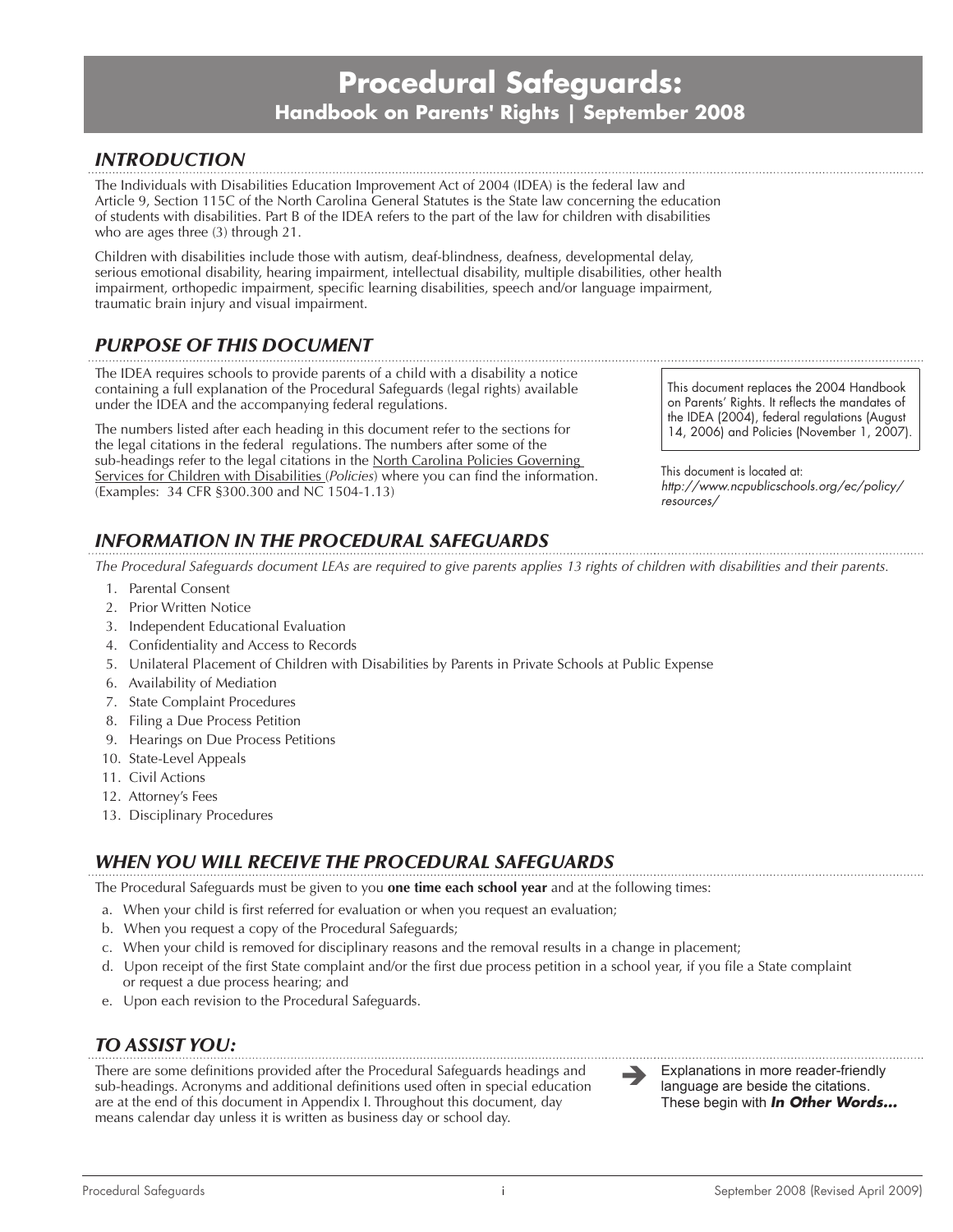# **Procedural Safeguards:**<br>Handbook on Parents' Rights | September 2008

# **Table of Contents**

#### **Page**

| Parents Unilateral Placement of Children with Disabilities in Private Schools at Public Expense 7 |
|---------------------------------------------------------------------------------------------------|
|                                                                                                   |
|                                                                                                   |
|                                                                                                   |
|                                                                                                   |
|                                                                                                   |
|                                                                                                   |
|                                                                                                   |
|                                                                                                   |
|                                                                                                   |
|                                                                                                   |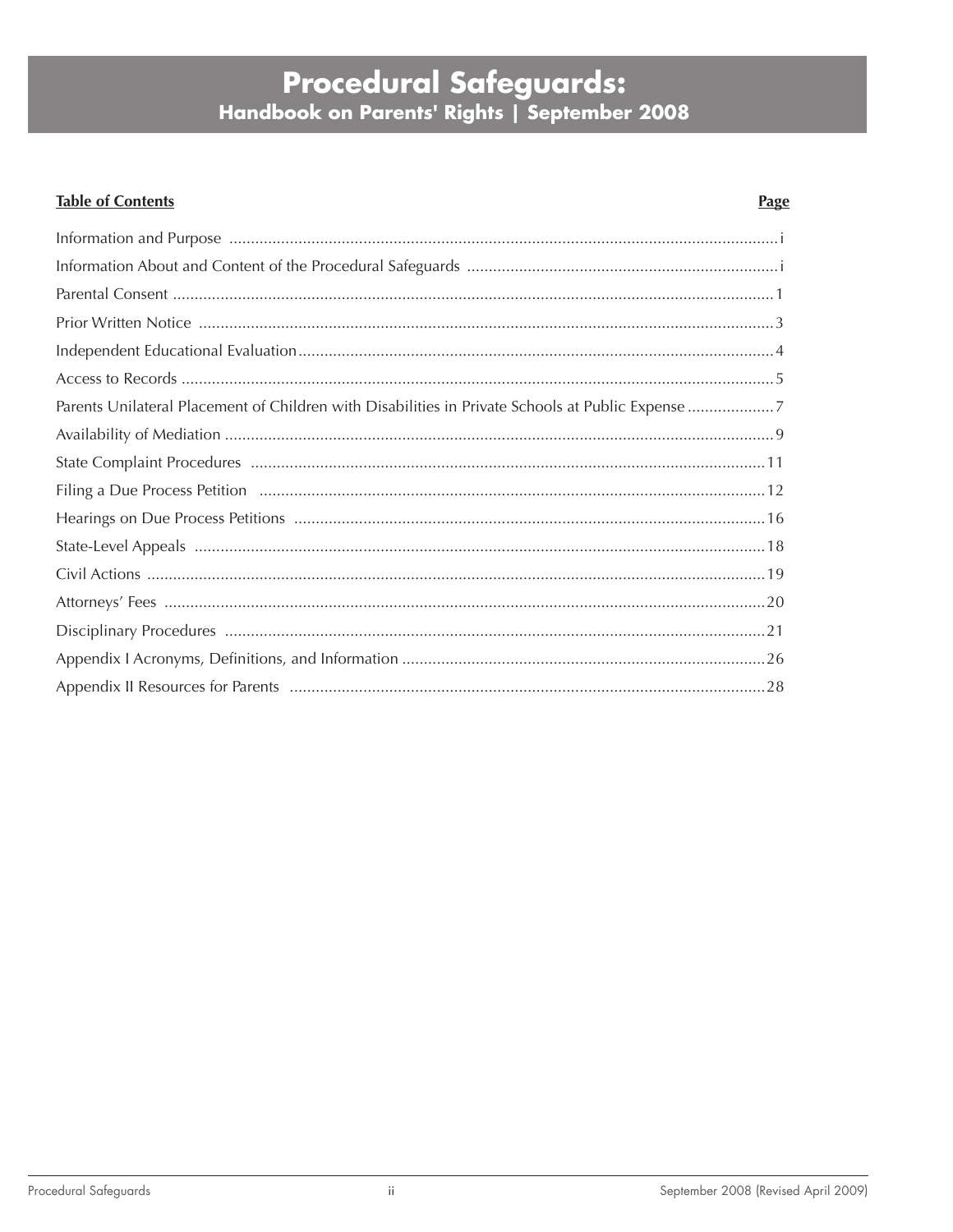## *Definition*

*Consent* means:

- a*.* You have been fully informed in your native language or other mode of communication (such as sign language, Braille, or oral communication) of all information about the action for which you are giving consent;
- b*.* You understand and agree in writing to that action, and the consent describes that action, and lists the records (if any) that will be released and to whom; and
- c*.* You understand that the consent is voluntary on your part and you may withdraw your consent at anytime.
- d*.* Your withdrawal of consent does not undo an action that has occurred after you gave your consent and before you withdrew it.
- e. If you revoke consent in writing to end your child's receipt of special education services after the child has already received services, the LEA is not required to amend the education records to remove any references to your child's receipt of special education services

Your withdrawal of consent does not undo an action that has occurred after you **Soult and Ware with You can withdraw your permission**, but gave your consent and before you withdrew it.

#### *Consent for Initial Evaluation*  Form DEC2

Your LEA cannot conduct an initial evaluation of your child to determine whether your child is eligible under IDEA to receive special education and related services without first providing you with prior written notice of the proposed action and without obtaining your consent as described in this section.

Your LEA must make reasonable efforts to obtain your informed consent for an initial evaluation to decide whether your child is a child with a disability.

Your consent for initial evaluation does not mean that you have also given your consent for the LEA to start providing special education and related services to your child.

If your child is enrolled in public school or you are planning to enroll your child in a public school, and you have refused to provide consent or failed to respond to a request to provide consent for an initial evaluation, your LEA may, but is not required to, seek to conduct an initial evaluation of your child by requesting mediation or filing a petition for a due process hearing. Your LEA will not violate its obligations under Child Find to locate, identify and evaluate your child if it does not pursue an evaluation of your child in these circumstances.

# *Special Rules for Initial Evaluation of Wards of the State*

Ward of the State in North Carolina means a child who, as determined by North Carolina law, is removed from the home and placed in custody with the Department of Social Services (DSS) or a person designated in a court order.

If a child is a ward of the State and is not living with you, the LEA does not need consent from you for an initial evaluation to determine if your child is a child with a disability if:

- a*.* Despite reasonable efforts to do so, the LEA cannot find you;
- b*.* Your rights have been terminated in accordance with NC law; or
- c*.* A judge has assigned the right to make educational decisions and to consent for an initial evaluation to an individual other than you.

#### *In Other Words...*

You have certain consent rights. There are times when the LEA must ask for your written permission. These are explained below.

cannot change what happened before you withdrew it.

 $\rightarrow$ 

You must be notified and give written permission before the LEA can evaluate your child for special education and related services for the first time.

 $\rightarrow$ Giving permission to evaluate does not mean you have also given permission for special education services.

 If you do not give written permission, the LEA can request mediation or file a due process petition to test your child without permission, but it is not required to do this.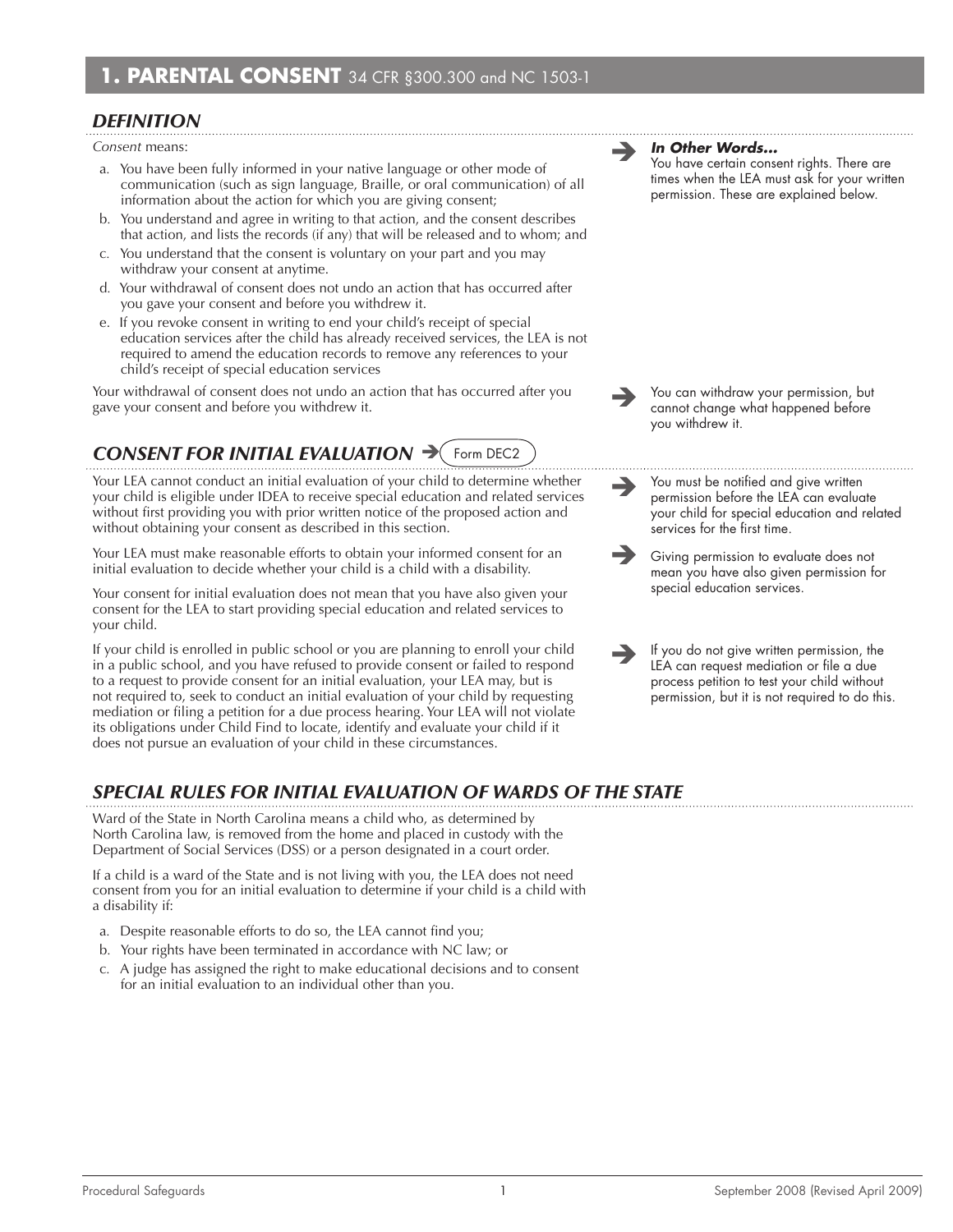#### *Parental Consent for Services*  Form DEC6

Your LEA must obtain your informed consent before providing special education and related services to your child for the first time. The LEA must make reasonable efforts to obtain your informed consent.

If you do not respond to a request to provide consent for your child to receive special education and related services for the first time or if you refuse to give such consent, your LEA may not use mediation or a due process hearing in order to obtain agreement or a ruling that the special education and related services may be provided without your consent.

If you refuse to give consent for your child to receive special education and related services for the first time, *or you revoke consent after services are initiated,* or if you do not respond to a request to provide such consent and the LEA does not provide your child with the special education and related services for which it sought your consent, your LEA:

- a*.* Is not in violation of the requirement to make a free appropriate public education (FAPE) available to your child for its failure to provide those services to your child; and
- b*.* Is not required to have an Individualized Educational Program (IEP) meeting or develop an IEP for your child for the special education and related services for which your consent was requested.

#### *Parental consent for reevaluations* Form DEC2

Your LEA must obtain your informed consent before it tests your child as part of the reevaluation process, unless it can demonstrate that it took reasonable steps to obtain your consent for your child's reevaluation assessments; and you did not respond.

If you refuse to consent to testing as part of your child's reevaluation, the LEA may, but is not required to, use mediation or a due process hearing to override your refusal to provide consent. Your LEA does not violate its obligations under the IDEA if it does not pursue the reevaluation testing in this manner.

# *Documentation of Reasonable Efforts to Obtain Parental Consent*

Your school must maintain documentation of reasonable efforts to obtain your consent for initial evaluations, to provide special education and related services for the first time, for reevaluation and to locate parents of wards of the State for initial evaluations. The documentation must include a record of the LEA's attempts, such as:

- a*.* Detailed records of telephone calls made or attempted and the results of those calls;
- b*.* Copies of correspondence sent to you and any responses received; and/or
- c*.* Detailed records of visits made to the parent's home or place of employment and the results of those visits.

# *When Consent is Not Required*

Your consent is not required before your LEA may:

- a*.* Review existing data (records and information) as part of your child's initial evaluation or reevaluation; or
- b*.* Give your child a test or other evaluation that is given to all children unless, before that test or evaluation, consent is required from the parents of all children.

Your LEA may not use your refusal to consent to one service or activity to deny you or your child any other service, benefit, or activity.

If you have enrolled your child in a private school at your own expense or if you are home schooling your child and you do not provide consent for your child's initial evaluation or reevaluation, or you fail to respond to a request to provide your consent, the LEA cannot override your consent by using mediation or an impartial due process hearing.

#### *In Other Words...*

After the evaluation, if the IEP Team decides your child is eligible, you must give written permission before your child can receive special education and related services for the first time. (You are a member of the IEP Team.)

- If you do not give written permission for your child to receive special education after the initial evaluation, the LEA cannot use mediation or due process to provide the services without your permission.
- You cannot file a State complaint or a due process petition against the LEA for failing to provide a free, appropriate public education (FAPE), if you did not give permission for your child to receive special education and related services.

- If the IEP Team decides your child needs any testing for a reevaluation and you do not respond to requests for your permission, the school can test your child without your permission.
- If you refuse to give permission, the LEA can request mediation or file a due process petition to test without your permission.
- The LEA must keep records of the times it has tried to contact you about giving written permission for an evaluation of your child or to provide special education and related services to your child.

- $\rightarrow$ Before an evaluation or reevaluation, the IEP Team may review the data it already has and this does not require your permission.
- $\rightarrow$ The LEA does not need your permission to give your child with a disability a test or other evaluation that it is giving other children in the school, unless permission is required from the other parents.
	- The LEA cannot request mediation or file a due process to test without your permission if your child attends a private school that you pay for or is home schooled.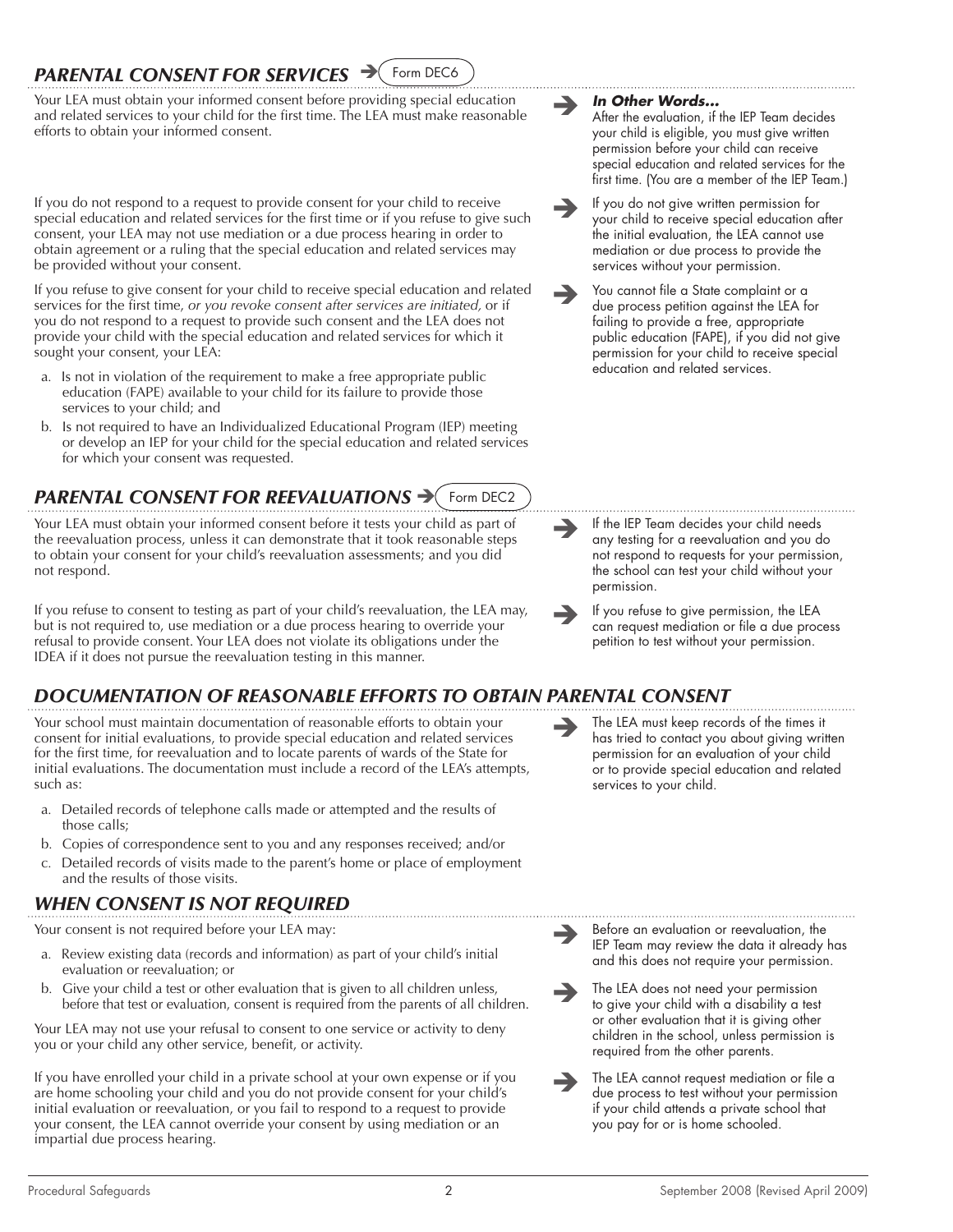#### *Definition*

*Native language -* When used with an individual who has limited English proficiency, native language means:

- a. The language normally used by that person, or, in the case of a child, the language normally used by the child's parents; and
- b. In all direct contact with a child (including evaluation), the language normally used by you in the home or learning environment.

For a person with deafness or blindness or for a person with no written language, the mode of communication is what the person normally uses (such as sign language, Braille, or oral communication).

# *NOTICE* → Form DEC5

Your LEA must give you written notice (provide you certain information in writing) whenever it:

- a. Proposes to initiate or to change the identification, evaluation, or educational placement of your child, or the provision of a free appropriate public education (FAPE) to your child; or
- b. Refuses to initiate or to change the identification, evaluation, or educational placement of your child, or the provision of FAPE to your child.
- c. Ceases services based on your written revocation of consent.

Note: Information about providing prior notice due to a disciplinary change in placement is located in Section 13 **Disciplinary Procedures**

# *Content of Notice*

The written notice must:

- a. Describe the action that your LEA proposes or refuses to take;
- b. Explain why your LEA is proposing or refusing to take the action;
- c. Describe each evaluation procedure, assessment, record, or report your LEA used in deciding to propose or refuse the action;
- d. Include a statement that you have protections under the Procedural Safeguards provisions in Part B of the IDEA (Part B means services for children ages 3 through 21);
- e. Tell how you can obtain a description of the Procedural Safeguards if the action that your LEA is proposing or refusing is not an initial referral for evaluation;
- f. Include resources for you to contact for help in understanding IDEA;
- Describe any other options that your child's Individualized Education Program (IEP) Team considered and the reasons why those options were rejected; and
- h. Provide a description of the reasons why your LEA proposed or refused the action.

# *Notice in Understandable Language*

#### The notice must be:

- a. Written in language understandable to the general public; and
- b. Provided in your native language or other mode of communication you use unless it is clearly not feasible to do so.

If your native language or other mode of communication is not a written language, your LEA must take steps to ensure that:

- The notice is translated for you orally or by other means in your native language or other mode of communication;
- b. You understand the content of the notice; and
- c. There is written evidence that a and b have been met.

## *Electronic Mail*

If your LEA offers parents the choice of receiving documents by e-mail, you may choose to receive the following by e-mail:

- a. Prior written notice;
- b. Procedural Safeguards notice (this document); and
- c. Notices related to a due process petition.

 If your native language is not one that can be written, the LEA will translate the notice for you orally.

 You can ask the LEA to send these three notices by e-mail if the LEA offers you a choice about how you receive the notices.

*In Other Words...* 

 If you revoke consent, the LEA must provide written notice to you before stopping the

 The prior written notice must clearly explain everything the LEA decided to do or refused to do, and why those decisions were made. The prior written notice must clearly explain the other things the LEA considered, but decided against, and why it decided

The prior written notice must clearly explain all the information used in making the

The prior written notice must have a statement that tells you about your protections in this document.

special education services.

against them.

decisions.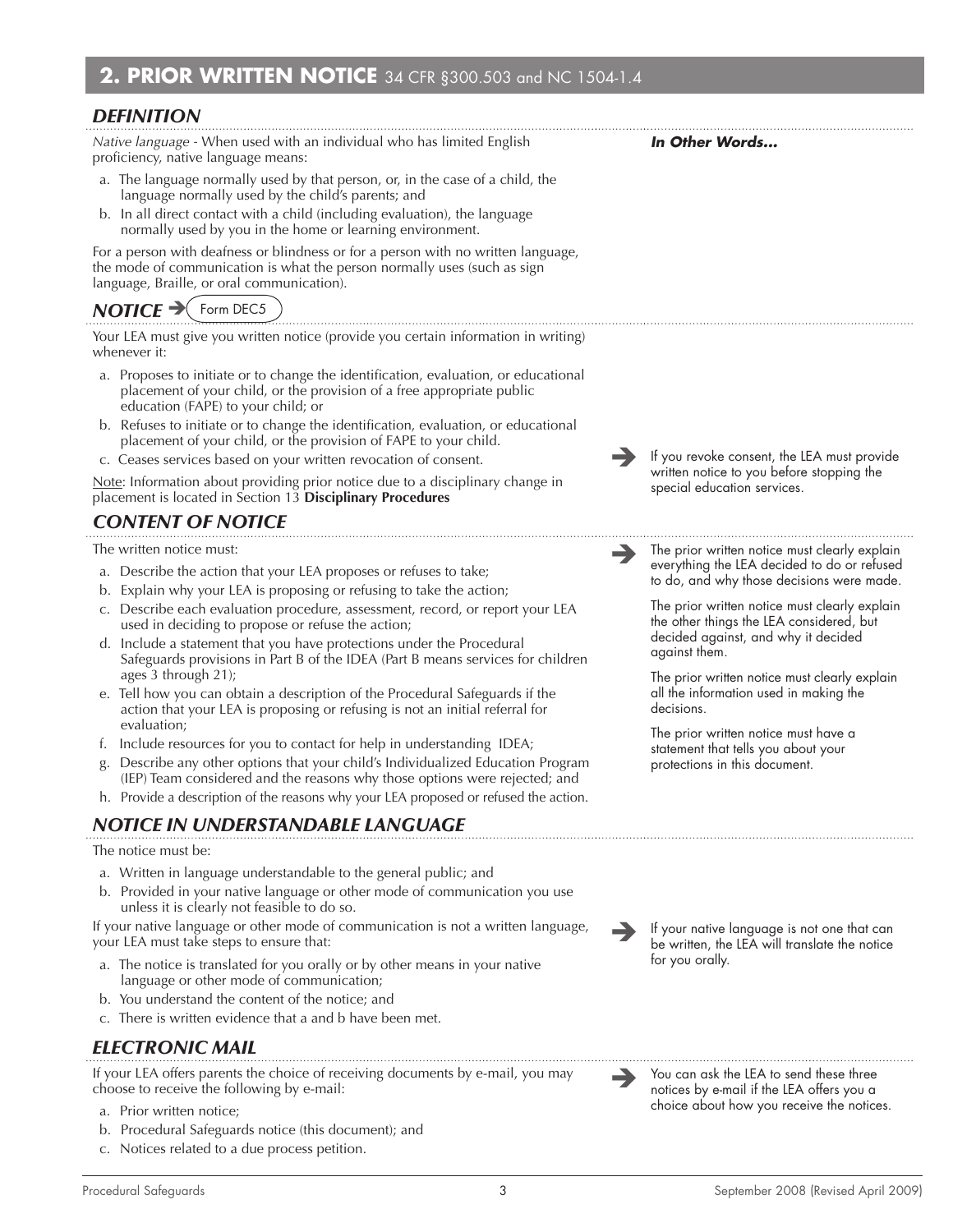# **3. INDEPENDENT EDUCATIONAL EVALUATIONS (IEE)** 34 CFR §300.502 and NC 1504-1.13

## *Definitions*

*Independent educational evaluation* (IEE) - An evaluation conducted by a qualified examiner who is not employed by the LEA responsible for the education of your child.

*Public expense* - The LEA either pays for the full cost of the evaluation or ensures that the evaluation is provided at no cost to you, consistent with the provisions of the IDEA, which allow each state to use whatever state, local, federal and private sources of support are available in the state to meet these requirements.

## *General*

You have the right to obtain an independent educational evaluation (IEE) of your child if you disagree with the evaluation of your child that was conducted by your LEA.

If you request an independent educational evaluation, the LEA must provide you with information about where you may obtain it and about the LEA's criteria that apply to independent educational evaluations.

# *Evaluation at Public Expense*

You have the right to an independent educational evaluation of your child at public expense if you disagree with an evaluation of your child conducted by your LEA, subject to the following conditions:

- a. If you request an independent educational evaluation at public expense, your LEA must, without unnecessary delay, **either**:
	- File a due process petition to request a hearing to show that its evaluation of your child is appropriate; **or**
	- Provide an independent educational evaluation at public expense, unless the LEA demonstrates in a hearing that the evaluation of your child that you obtained did not meet the LEA's criteria;
- b. If your LEA requests a hearing and the final decision is that your LEA's evaluation of your child is appropriate, you still have the right to an independent educational evaluation, but not at public expense; **and**
- c. If you request an independent educational evaluation of your child, the LEA may ask why you object to its evaluation. However, your LEA may not require an explanation and may not unreasonably delay either providing the independent educational evaluation at public expense or filing for a due process hearing to defend its evaluation.

You are entitled to only one independent educational evaluation of your child at You are entitled to only one independent educational evaluation of your child at<br>
public expense for each evaluation your LEA conducted with which you disagree. <br>
by the LEA for each LEA evaluation your Sanglety of the UEA

# *Parent-initiated Evaluations*

If you obtain an independent educational evaluation of your child at public expense or you share with the LEA an evaluation of your child that you obtained at private expense:

- a . Your LEA must consider the results of the evaluation of your child, if it meets the LEA's criteria for independent educational evaluations, in any decision made with respect to the provision of a free appropriate public education (FAPE) to your child; **and**
- b . You or your LEA may present the evaluation as evidence at a due process hearing about your child.

# *Requests for Evaluations by Hearing Officers*

If a hearing officer requests an independent educational evaluation of your child as If a hearing officer requests an independent educational evaluation of your child as **If a judge orders an IEE as part of a due**<br>part of a due process hearing, the cost of the evaluation must be at public expense.

*In Other Words…*

 If you disagree with the school's evaluation, you can ask for the LEA to pay for an evaluation by someone not employed by the LEA. The LEA will give you names of qualified people who can do the evaluation.

 If you request an IEE, the LEA has to decide if it will pay for it or file a due process petition to show that its evaluation is appropriate. If the judge decides the LEA's evaluation is appropriate, then the LEA does not have to pay for an IEE.

 You must tell the school staff which assessments you disagree with and those are the only ones the LEA must pay for when you request an IEE. You do not have to tell the LEA why you disagree with its evaluation.

by the LEA) for each LEA evaluation you disagree with and if the LEA has not completed an evaluation, you cannot request an IEE.

 The IEP Team must consider the results of all IEEs that meet the LEA's criteria when making decisions. (See the sub-heading **LEA Criteria**.)

process hearing, the LEA must pay for it.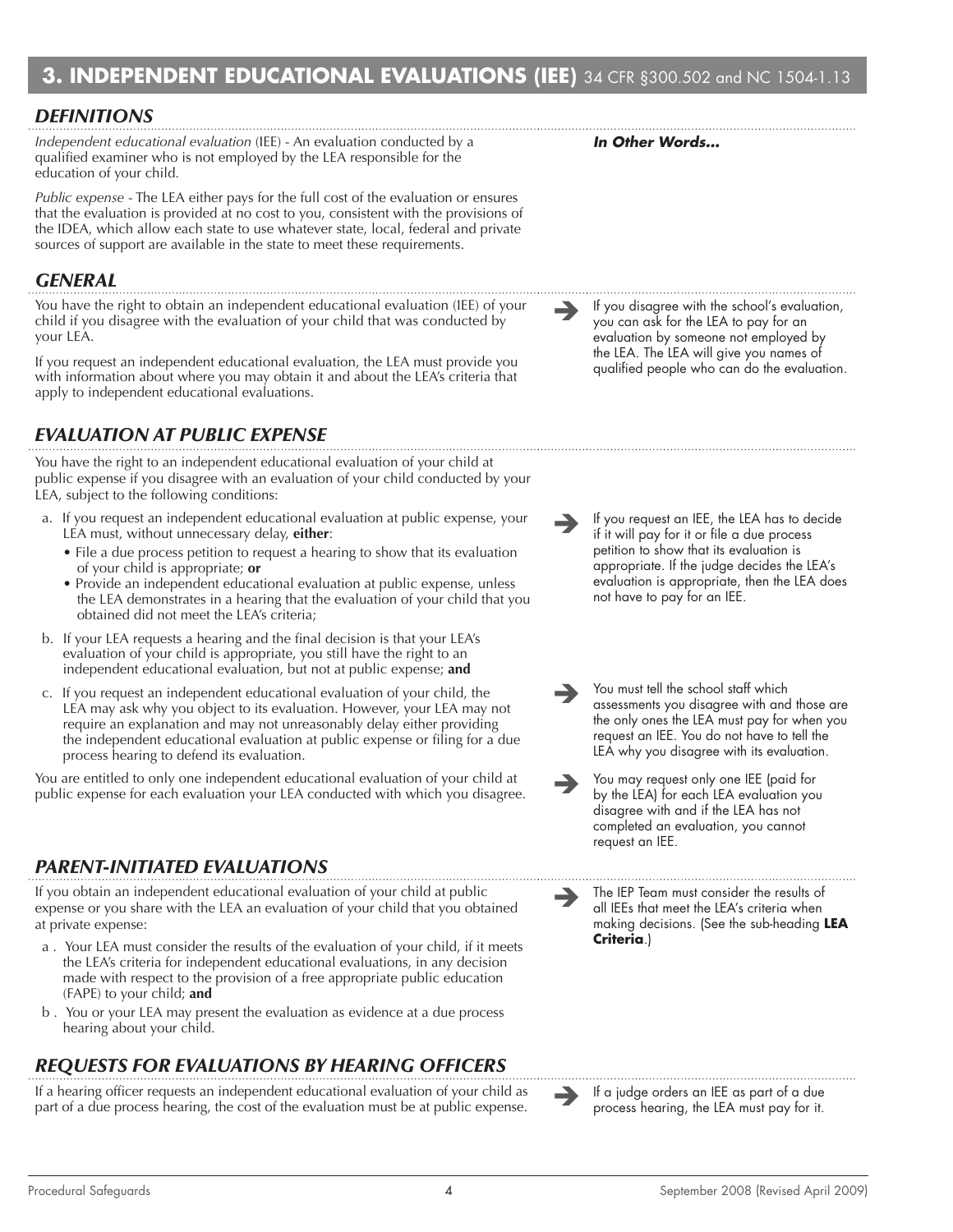# *LEA Criteria*

When an LEA pays for an independent educational evaluation, the criteria for selecting an examiner for the independent evaluation must be the same criteria that the LEA uses when it arranges for an evaluation (as long as those criteria do not interfere with your right to an independent educational evaluation). Examples of the criteria are the location of the evaluation and the qualifications of the examiner.

Except for the criteria described above, an LEA may not impose conditions or timelines related to obtaining an independent educational evaluation at public expense.

# **4. ACCESS TO RECORDS** 34 CFR §§ 300.610 - 300.625 and NC 1505-2

#### *Definitions as used under this section*

- *a*. *Destruction*  Physical destruction or removal of personal identifiers from information so that the information is no longer personally identifiable.
- *b*. *Education records*  The type of records covered under the definition of ''education records'' in the Family Educational Rights and Privacy Act (FERPA). **Information about FERPA is located at** *http://ed.gov/policy/gen/ guid/fpco/index.html*
- *c*. *Personally identifiable* Information that includes your child's name, your name as the parent or the name of another family member; your child's address; a personal identifier such as your child's social security or student number, a list of personal characteristics; or other information that would make it possible to identify your child with reasonable certainty.

# **Confidentiality** *–* **Notice to Parents**

The NC Department of Public Instruction must give notice that is adequate to fully inform parents about confidentiality of personally identifiable information, including:

- a. A description of the extent to which the notice is given in the native languages of the various population groups in NC;
- b. A description of the children on whom personally identifiable information is maintained, the types of information sought, the methods the state uses in gathering the information (including the sources from whom information is gathered), and the uses to be made of the information;
- c. A summary of the policies and procedures that the LEA must follow about storage, disclosure to third parties, keeping records, and destruction of personally identifiable information; and
- d. A description of all of the rights of parents and children about this information, including the rights under the Family Educational Rights and Privacy Act (FERPA).

Before any major identification, location, or evaluation activity (Child Find), the notice must be published or announced in newspapers or other media, or both, with circulation adequate to notify parents throughout the state of the activity to locate, identify, and evaluate children in need of special education and related services.

# *Access to Records*

The local educational agency (LEA) must allow you to inspect and review any education records relating to your child that are kept or used by your LEA under IDEA. The LEA must comply with your request to inspect and review any education records on your child without unnecessary delay and before any meeting about an IEP or any impartial due process hearing (including a resolution meeting or a hearing about discipline) and in no case more than 45 days after you have made a request. Your right to inspect and review education records includes:

- a. Your right to a response from the LEA to your reasonable requests for explanations and interpretations of the records;
- b. Your right to request that the LEA provide copies of the records if you cannot effectively inspect and review the records; and
- c. Your right to have your representative inspect and review the records.

The LEA may presume that you have authority to inspect and review records relating to your child unless advised that you do not have the authority under applicable NC law governing such matters as guardianship or separation and divorce.



The LEA must require you to use the same criteria it uses when selecting someone to conduct an evaluation. However, it cannot require you to use the same criteria if it interferes with your right to an IEE.

 You have the right to be told by NCDPI how information on your child will be used and kept confidential by the State.

 $\rightarrow$ The LEA must not delay your review of your child's educational records and must let you review them before any IEP meeting or due process hearing. The LEA must let you review the records within 45 days of your request.

 $\rightarrow$ You have the right to review your child's education records, ask for an explanation of any records you do not understand, ask for copies if you cannot go to the school to review your child's records, and have someone who represents you review your child's records.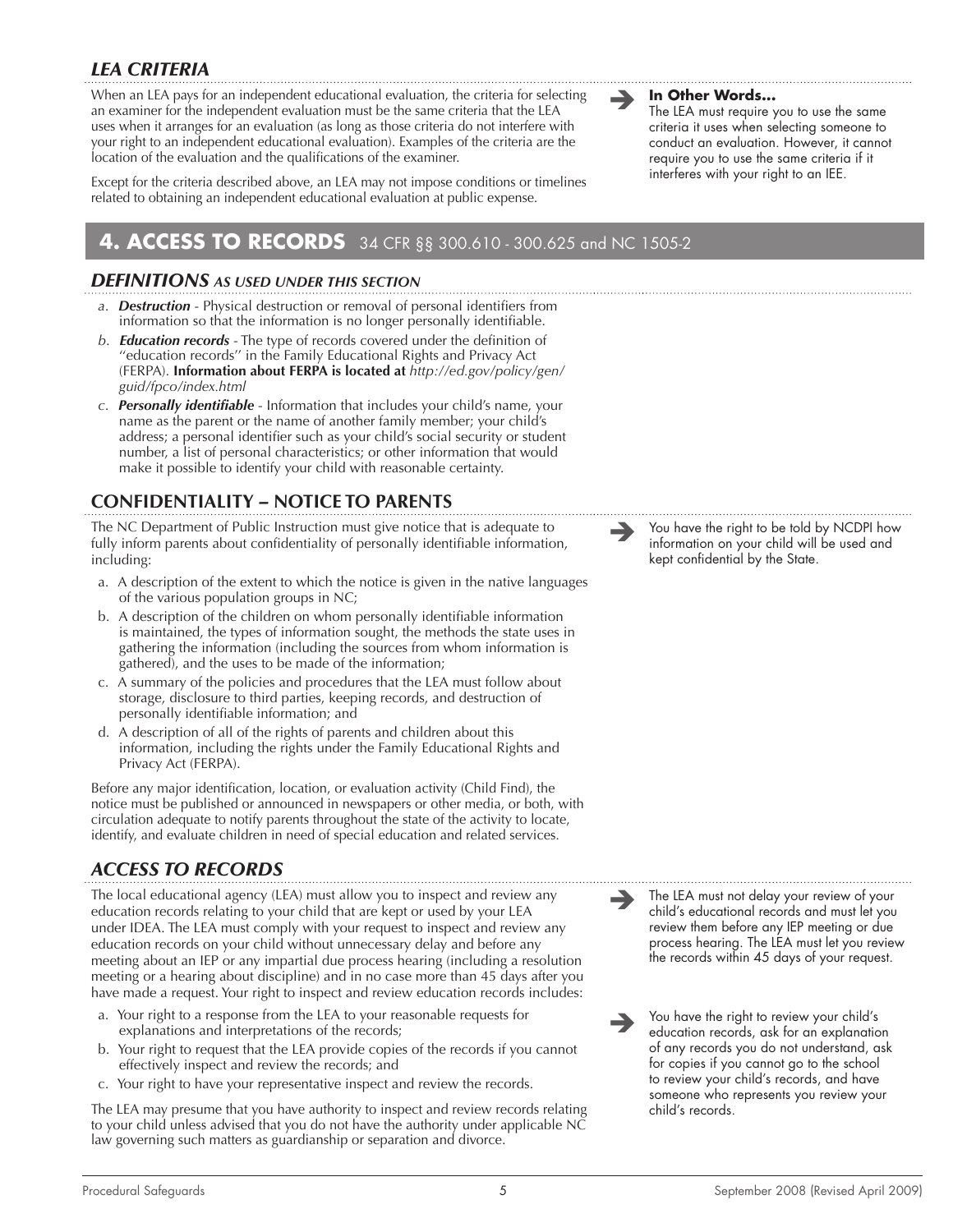# *Record of Access*

Each LEA must keep a record of parties obtaining access to education records collected, maintained, or used under IDEA (except access by parents and authorized employees of the LEA), including the name of the party, the date access was given, and the purpose for which the party is authorized to use the records.

# *Records on More than One Child*

If any education record includes information on more than one child, the parents of those children have the right to inspect and review only the information relating to their child or to be informed of that specific information.

# *List of Types and Locations of Information*

On request, each LEA must provide you with a list of the types and locations of **Soult and Sou can ask the LEA what kinds of records it**<br>education records it collects, maintains or uses.

## *Fees*

Each LEA may charge a fee for copies of your child's special education records, if the fee does not effectively prevent you from exercising your right to inspect and review those records. An LEA may not charge a fee to search/retrieve the information.

# *Amendment of Records at Parent's Request*

If you believe that information in the education records about your child collected, maintained and/or used under IDEA is inaccurate, misleading, or violates the privacy or other rights of your child, you may request the LEA that maintains the information to change the information.

The LEA must decide whether to change the information in accordance with your request within a reasonable period of time of receipt of your request. If the LEA refuses to change the information in accordance with your request, it must inform you of the refusal and advise you of the right to a hearing for this purpose, as described under the sub-heading **Opportunity for a Hearing**.

If the LEA refuses to change the information in accordance with your request, it must inform you of the refusal and advise you of the right to a hearing for this purpose as described under the sub-heading **Opportunity for a Hearing**.

# *Opportunity for a Hearing*

The LEA must, upon your request, provide you an opportunity for a hearing to challenge information in education records about your child to ensure that the information is not inaccurate, misleading, or otherwise in violation of the privacy or other rights of your child.

# *Hearing Procedures*

The LEA must conduct a hearing when you disagree with information in education records. The hearing is not a due process hearing. It is conducted according to the procedures under the Family Educational Rights and Privacy Act (FERPA).

**Information about FERPA is at:** *http://ed.gov/policy/gen/guid/fpco/index.html*

# *Result of Hearing*

If, as a result of the hearing, the LEA decides that the information is inaccurate, misleading or otherwise in violation of the privacy or other rights of your child, it must amend the information accordingly and inform you in writing.

If, as a result of the hearing, the LEA decides that the information is not inaccurate, misleading or otherwise in violation of the privacy or other rights of your child, it must inform you of your right to place in the records that it maintains on your child a statement commenting on the information or providing any reasons you disagree with the decision of the LEA.

**In Other Words...**

The school must document who can see your child's record. If someone else reviews your child's record then that person must sign and date a form, and write why he/she reviewed the record.

 If there is information about another child in your child's records, that child's parents can only see their child's information. They cannot see your child's information.

keeps and where they are located.

 The LEA can charge a fee to copy your child's record, but it must be a reasonable fee that you are able to pay. The LEA cannot charge for looking for and getting the records.

 $\rightarrow$ If you disagree with certain items in the records, you can ask for those items to be changed or removed from the record.

 $\rightarrow$ If the school decides not to change or remove these items, you can ask for a hearing that will be conducted by the LEA.

 If the school decides not to change or remove these items, you can ask for a hearing that will be conducted by the LEA.

 $\rightarrow$ If the decision from the hearing is that the information you disagreed with is not correct or violates your child's privacy or other rights, it must change the information.

 $\rightarrow$ If the decision from the hearing is that the information is correct and does not violate your child's privacy and other rights, then you have the right to place a statement in the record about the information or telling why you disagreed with it.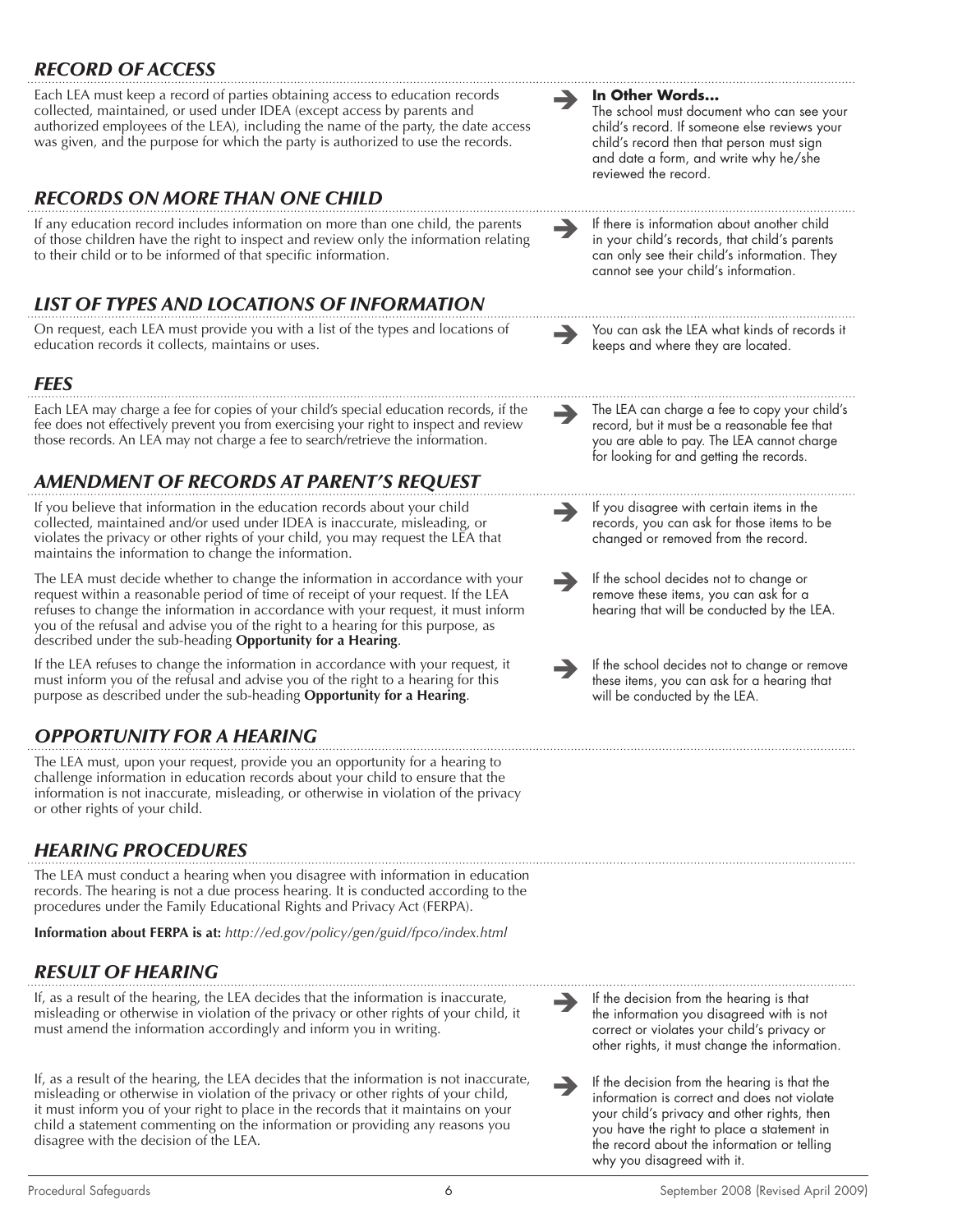Such an explanation placed in the records of your child must:

- a. Be maintained by the LEA as part of the records of your child as long as the records or contested portion is maintained by the LEA; and
- b. If the LEA discloses the records of your child or the challenged portion to any party, the explanation must also be disclosed to that party.

## *Consent for Disclosure of Personally Identifiable Information*

Unless the information is contained in education records and the Family Educational Rights and Privacy Act (FERPA) authorizes its release, your consent must be obtained before personally identifiable information is released to parties other than officials of the school system.

Your consent is not required before personally identifiable information is released to officials of the LEA for purposes of meeting a requirement of IDEA except when:

- a. Your consent, or the consent of your child who has reached the age of majority (18 years old), must be obtained before personally identifiable information is released to officials of participating agencies providing or paying for transition services; or
- b. If your child attends or is going to attend a private school that is not located in the same LEA in which you reside, your consent must be obtained before any personally identifiable information about your child is released between officials in the LEA where the private school is located and officials in the LEA where you reside.

# *Safeguards*

Each LEA must protect the confidentiality of personally identifiable information at collection, storage, disclosure, and destruction stages. One official of each LEA must assume responsibility for ensuring the confidentiality of any personally identifiable information. All persons collecting or using personally identifiable information must receive training or instruction on policies and procedures about confidentiality under IDEA and the Family Educational Rights and Privacy Act (FERPA).

Each LEA must maintain, for public inspection, a current listing of the names and positions of those employees within the agency who may have access to personally identifiable information.

# *Destruction of Information*

Your LEA must inform you when personally identifiable information collected, maintained or used is no longer needed to provide educational services to your child. The information must be destroyed at your request. However, a permanent record of your child's name, address, phone number, his or her grades, attendance record, classes attended, grade level completed and year completed may be maintained without time limitation.



#### **In Other Words...**

If the LEA makes a copy of the record for another party, then it must also copy your written statement.

- The LEA must get your written permission before it can give information that identifies your child to people not employed by the LEA. There are times that your permission is not required, such as, when officials of the LEA need the information as a requirement of the IDEA.
- $\rightarrow$ Written permission is required to share information with other agencies assisting with post-secondary transition services.
- $\rightarrow$ If your child attends a private school in another LEA, the LEA where you live must get your written permission to share the record with the LEA where the private school is located.

 The LEA must keep your child's records confidential and keep a list of all employees who can review your child's records without written permission.

 When the LEA no longer needs personally identifiable information to provide services to your child, it must inform you. You have the right to ask for your child's record to be destroyed when it is no longer needed, but the LEA can keep directory information.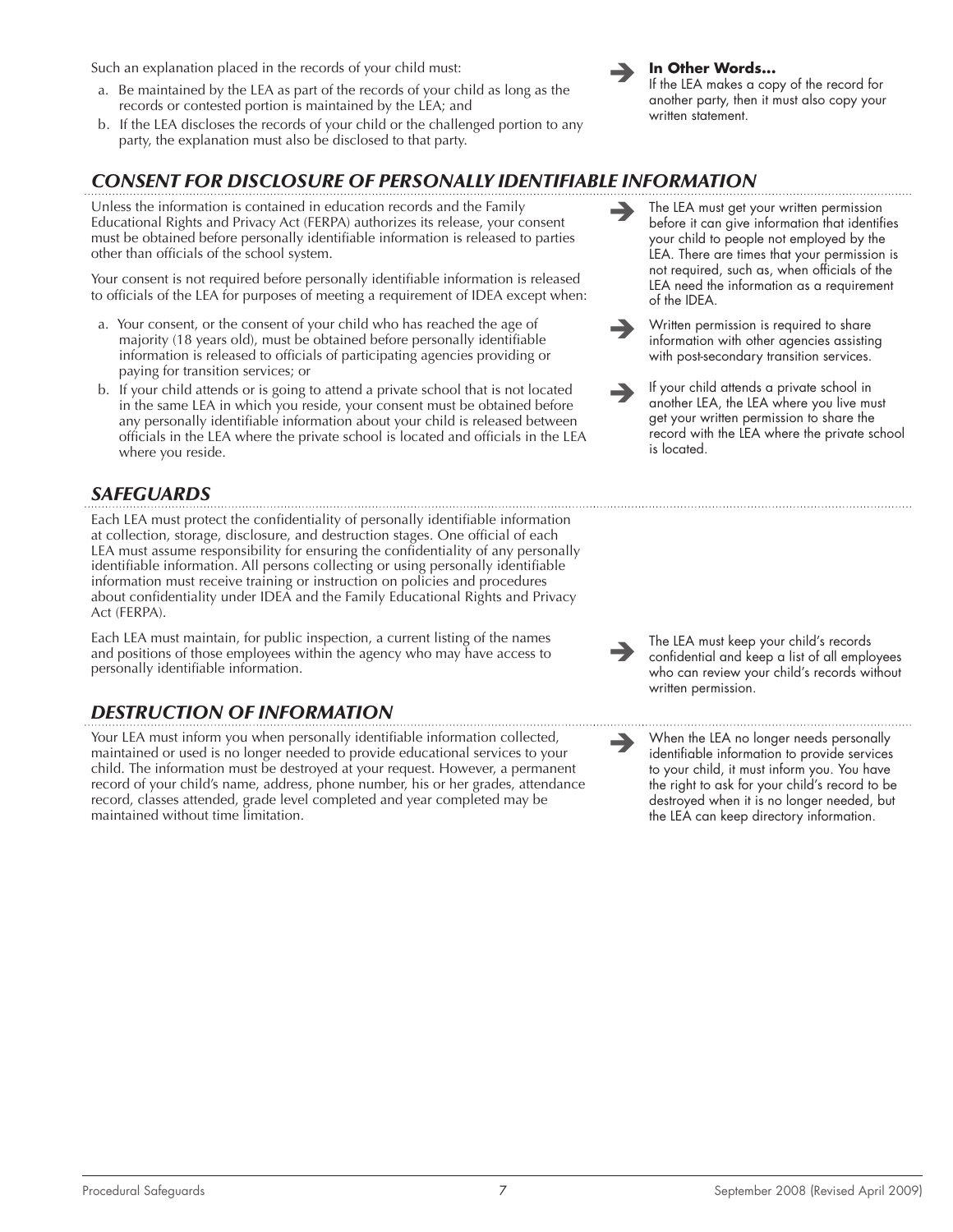## **5. REQUIREMENTS FOR UNILATERAL PLACEMENT OF CHILDREN WITH DISABILITIES BY THEIR PARENTS IN PRIVATE SCHOOLS AT PUBLIC EXPENSE** 34 CFR §300.148 and NC 1501-6 through NC 1501-8

# *Placement of Children by Parents if FAPE is at Issue*

IDEA does not require an LEA to pay for the cost of education, including special education and related services, of your child with a disability at a private school or facility if the LEA made a free appropriate public education (FAPE) available to your child and you chose to place your child in a private school or facility. However, the LEA where the private school is located must include your child in the population whose needs are addressed in the section of IDEA about children whose parents placed them in a private school.

# *Reimbursement for Private School Placement*

If your child previously received special education and related services under the authority of an LEA and you choose to enroll your child in a private preschool, elementary school, or secondary school without the consent of or referral by the LEA, a hearing officer or court may require the agency to reimburse you for the cost of that enrollment if the court or hearing officer finds that the agency had not made a free appropriate public education (FAPE) available to your child in a timely manner prior to that enrollment and that the private placement is appropriate. A hearing officer or court may find your placement to be appropriate, even if the placement does not meet the State standards that apply to education provided by NCDPI and LEAs.

# *Limitation on Reimbursement*

The cost of reimbursement described in the paragraph above may be reduced or denied:

- a. If at the most recent IEP meeting that you attended prior to your removal of your child from the public school, you did not inform the IEP Team that you were rejecting the placement proposed by the LEA to provide FAPE to your child, including stating your concerns and your intent to enroll your child in a private school at public expense **or** at least 10 business days (including any holidays that occur on a business day) prior to your removal of your child from the public school, you did not give written notice to the LEA of that information;
- b. If, prior to your removal of your child from the public school, the LEA provided prior written notice to you of its intent to evaluate your child (including a statement of the purpose of the evaluation that was appropriate and reasonable), but you did not make your child available for the evaluation; **or**
- c. Upon a court's finding that your actions were unreasonable.

#### However, the cost of reimbursement:

- a. Must not be reduced or denied for failure to provide the notice if:
	- The school prevented you from providing the notice;
	- You had not received notice of your responsibility to provide the notice described above; or
	- Compliance with the requirements above would likely result in physical harm to your child; **and**
- b. May, in the discretion of the court or a hearing officer, not be reduced or denied for your failure to provide the required notice if:
	- The parent is not literate or cannot write in English; or
	- Compliance with the above requirement would likely result in serious emotional harm to your child.

## **In Other Words...**

If the LEA made a FAPE available to your child and you decided to enroll your child in a private school, then the LEA is not required to pay for the private school. The LEA where the private school is located may provide some services through a private school service plan if those services are part of the services the LEA provides to parentally placed private school students.

 If a hearing officer or court decides the LEA did not make a FAPE available for your child, then the LEA may have to pay for private school placement, if it is an appropriate placement.

If you decide to enroll your child with a disability in a private school and ask the LEA to pay, you must have told school officials at the last IEP Team meeting you attended **or** 10 business days before withdrawing your child that you were going to enroll your child in a private school. In this situation, business day includes any holidays that fall on Monday through Friday. You must have also told school officials what your concerns were about the public school program. The court may decide the LEA does not have to pay or the court may lower the costs if you did not tell school officials, did not bring your child to an evaluation the LEA wanted to conduct, or acted without reason.

 The court cannot deny or reduce the payment if the school kept you from providing the notice, did not give you the Procedural Safeguards that tell you about providing the notice or if following the requirements might result in physical harm to your child.

 If you did not provide the notice because you cannot read, you cannot write in English, or if following the requirements might result in serious emotional harm to your child then the court cannot reduce or deny the payment.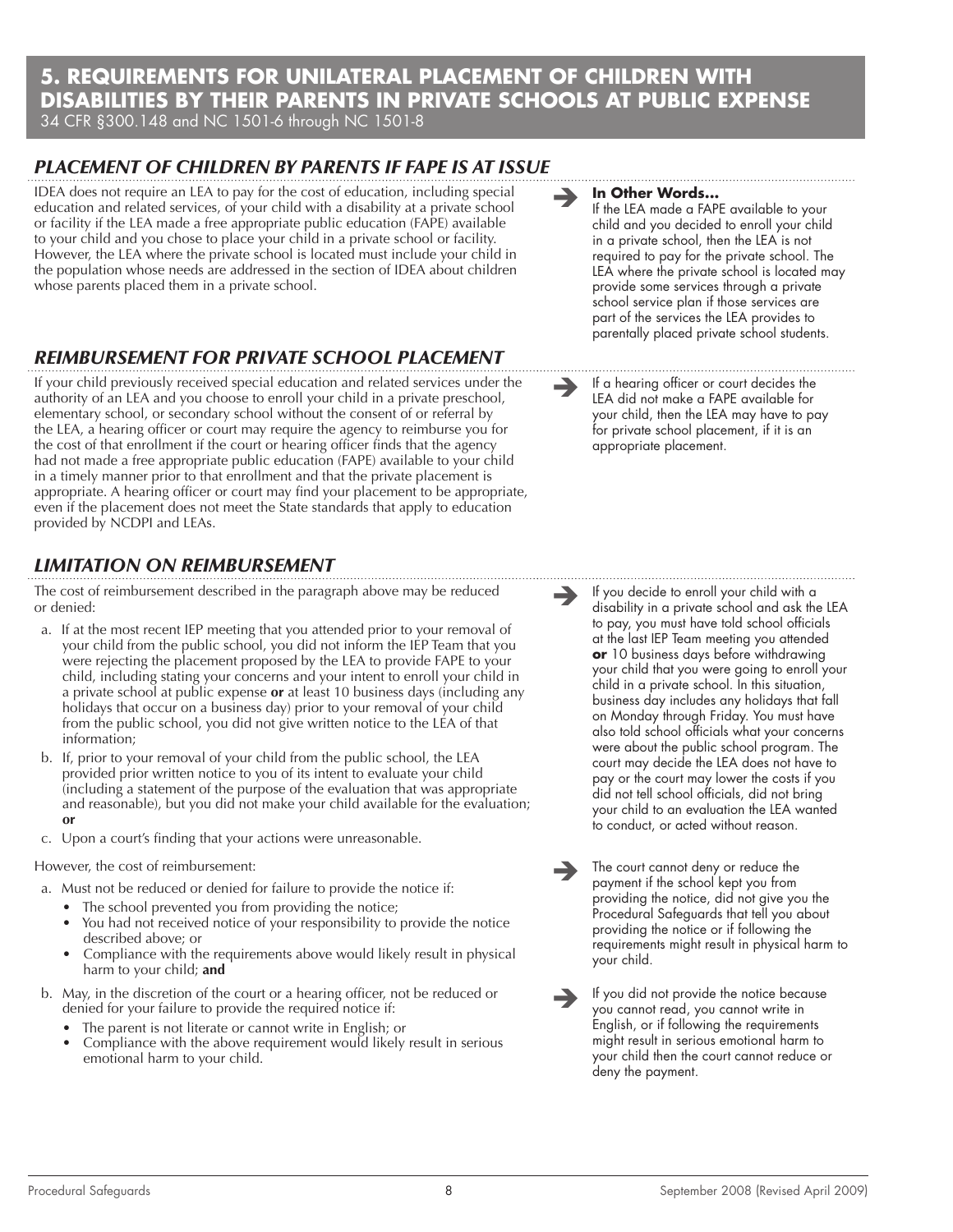# *Definition*

*Mediation* is an informal meeting of the parent and the school led by a neutral third party, the mediator. Mediation is a voluntary process, which the parties themselves control. The mediator helps the parents and school resolve disagreements concerning the child's identification, evaluation, program, or placement. Mediation can help the parties reach agreement about specific issues, as well as build a better working relationship for the future. Mediation can help resolve differences between parents and schools efficiently and effectively.

More information about mediation is at: *http://www.ncpublicschools.org/ec/ policy/dispute/mediation/*

## *General*

The EC Division of NCDPI makes mediation available to allow you and the LEA to resolve disagreements involving any matter under IDEA, including matters arising prior to the filing of a due process petition.

Mediation is available to resolve disputes under IDEA, whether or not you have filed a due process petition to request a due process hearing as described under the heading **Filing a Due Process Petition.**

## *Requirements*

The procedures must ensure that the mediation process:

- a. Is voluntary on your part and the LEA's part;
- b. Is not used to deny or delay your right to a due process hearing, or to deny any other rights you have under IDEA; and
- c. Is conducted by a qualified and impartial mediator who is trained in effective mediation techniques.

The EC Division maintains a list of people who are qualified mediators and know the laws and regulations relating to the provision of special education and related services. The EC Division must select mediators on a random, rotational or other impartial basis. The EC Division is responsible for the cost of the mediation process.

**Note:** The cost of the mediation process does not include any attorneys' fees, if you and/or the LEA bring attorneys to the mediation.

Each meeting in the mediation process must be scheduled in a timely manner and held at a place that is convenient for you and the LEA.

If you and the LEA resolve a dispute through the mediation process, both parties must enter into a legally binding agreement that sets forth the resolution and that:

- a. States that all discussions that happened during the mediation process will remain confidential and may not be used as evidence in any subsequent due process hearing or civil proceeding; and
- b. Is signed by both you and a representative of the LEA who has the authority to bind the LEA. A written, signed mediation agreement is enforceable in any state court of competent jurisdiction (a state court that has the authority to hear this type of case), federal court, or through a State complaint investigation.

# *Impartiality of Mediator*

The mediator:

- a. May not be an employee of the NCDPI or the LEA that is involved in the education or care of your child; and
- b. Must not have a personal or professional interest that conflicts with the mediator's objectivity.

A person who otherwise qualifies as a mediator is not an employee of an LEA or the EC Division solely because he or she is paid by the LEA or the EC Division to serve as a mediator.



#### **Mediation Coordinator**  NCDPI EC Division 6356 Mail Service Center Raleigh, NC 27699-6356 Fax: to 919.807.3755.

#### *In Other Words...*

You and/or the LEA may request mediation any time you and the LEA cannot resolve a dispute. You do not have to file a due process petition in order to request mediation.

 <sup>A</sup>**mediator** is an impartial person who does not tell you or the LEA what to do, but assists you and the LEA to resolve differences and disputes.

- $\rightarrow$ If you and the LEA resolve the dispute, then the mediator writes an agreement for all parties to sign and it is legally binding.
- $\rightarrow$ Discussions that happen during the mediation process must be kept confidential. They cannot be used as evidence in any future due process hearing or civil proceeding of any federal or state court.

 $\rightarrow$ The mediator does not work for NCDPI or the LEA where your child goes to school.

 $\rightarrow$ The State pays the mediator, but that does not make the mediator a State employee. The LEA may provide and pay for an impartial mediator, but that does not make the mediator an employee of the LEA.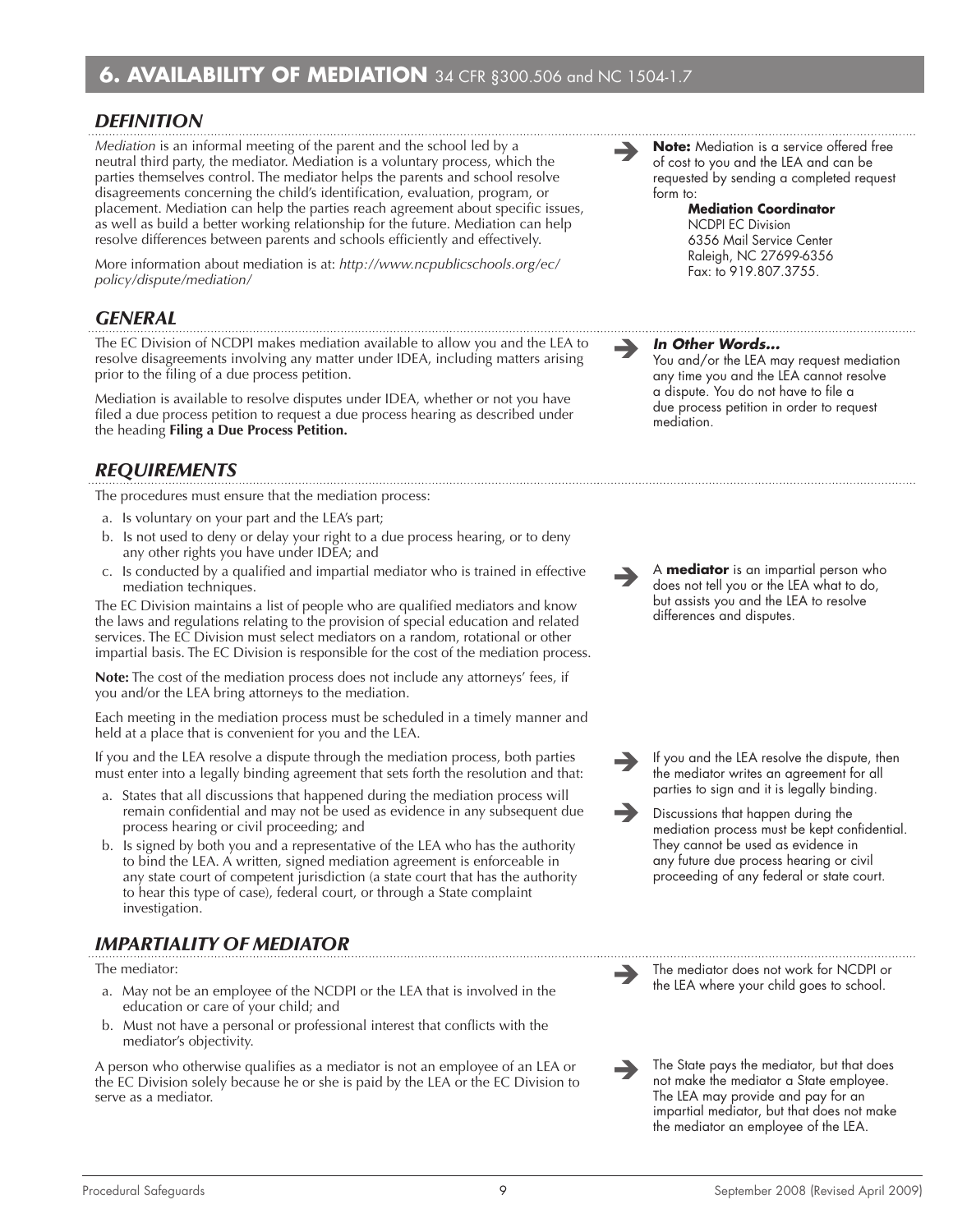# *Definition*

*State Complaint* - A State complaint is a signed written statement that alleges a school or local educational agency is not following special education law and regulations found in IDEA, Article 9 of Section 115C in the NC General Statutes. This statement is a formal request for the EC Division to investigate the allegation(s) of noncompliance.

More information about State complaints is located at *http://www.ncpublicschools.org/ec/policy/dispute/complaints/*

# *Filing a Complaint*

An organization or individual may file a signed written State complaint under the procedures described below.

The State complaint must include:

- a. A statement that an LEA or other public agency has violated, Federal regulations, NC General Statutes 115C (Article 9), and/or Policies;
- b. The **facts** on which the statement is based;
- c. The signature and contact information for the complainant; and
- d. If alleging violations about a specific child:
	- The name and address of the residence of the child;
	- The name of the school the child is attending;
	- In the case of a homeless child or youth, available contact information for the child, and the name of the school the child is attending;
	- A description of the problem, including facts relating to it; and
	- A proposed resolution of the problem to the extent known and available to the party filing the complaint at the time the complaint is filed.

The complaint must allege a violation that occurred not more than **one year** prior to the date that the complaint is received as described under the sub-heading **Adoption of State Complaint Procedures**.

The party filing the State complaint must forward a copy of the complaint to the LEA or other public agency serving the child at the same time the party files the complaint with the EC Division.

**Note:** Issues that are not part of federal regulations, Article 9, or the *Policies* will not be investigated. Examples are: promotion, retention, personnel issues, and discrimination.

# *Adoption of State Complaint Procedures*

NCDPI has written procedures for:

- a. Resolving any complaint, including a complaint filed by an organization or individual from another state;
- b. The filing of a complaint with the NCDPI; and
- c. Widely disseminating the State complaint procedures to parents and other interested individuals, including parent training and information centers, protection and advocacy agencies, independent living centers, and other appropriate entities.
- If the complaint does not have all the required items, it will be returned to you. If this happens, NCDPI will send you a letter and tell you what you need to do if you choose to change the complaint and file it again. It is important for you to include specific facts about what you believe the school did not do that the law says it must do. Send any documents (forms, papers, etc.) that support your complaint.
- $\rightarrow$ You must file a complaint within one year of the date you believe the school did not follow federal regulations, Article 9, or the *Policies.*
- $\rightarrow$ You must send a copy to the other party (the LEA or other public agency).

 **Note:** Before filing a complaint, you should talk with your child's teacher, principal, the local EC Director, or other personnel in the LEA.

*In Other Words...*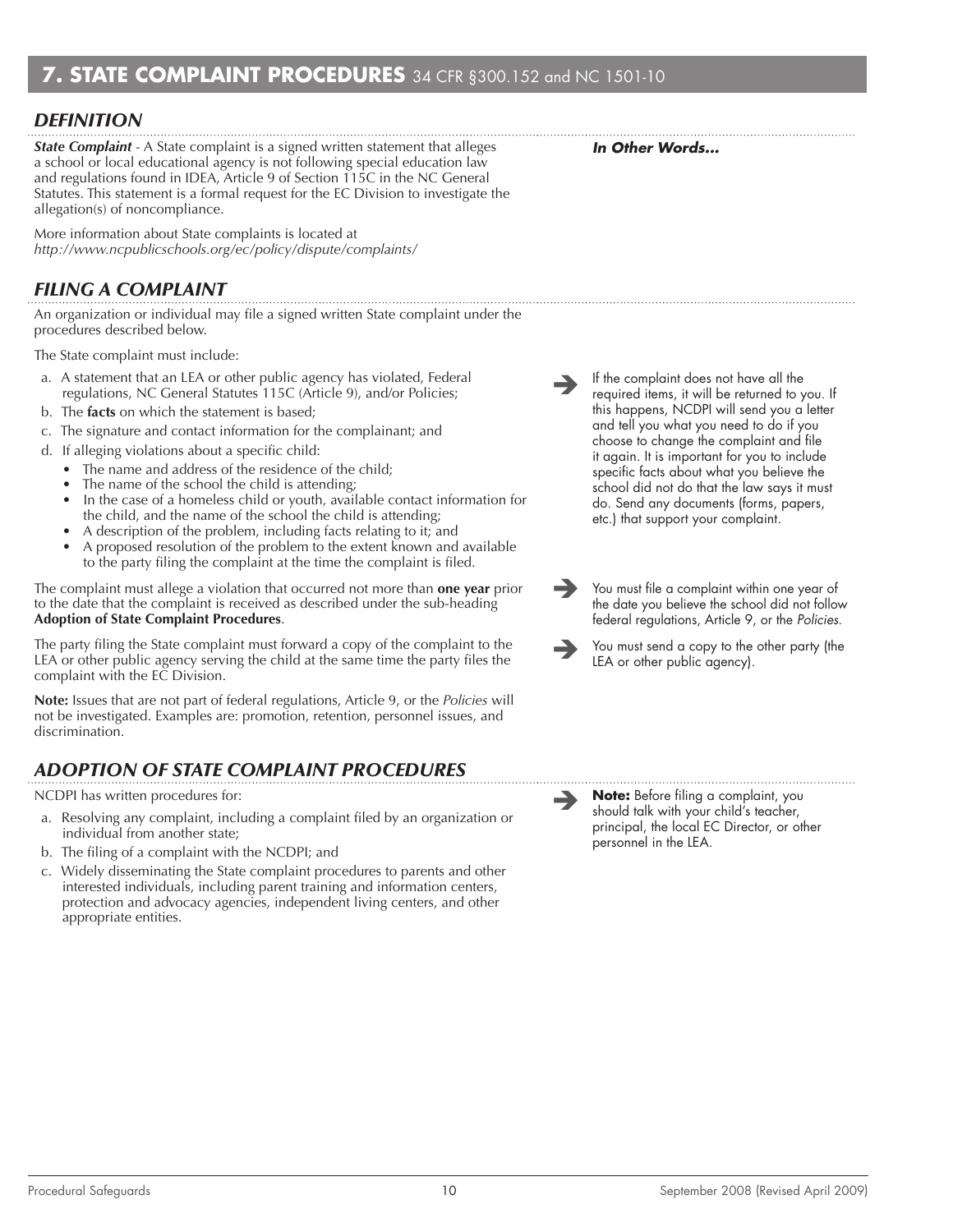# *Minimum State Complaint Procedures Time Limit*

Within 20 calendar days after a complaint is filed, the NCDPI will:

- a. Give the complainant the opportunity to submit additional information, either orally or in writing, about the allegations in the complaint; and
- b. Provide the LEA or other public agency with the opportunity to respond to the complaint, including, at a minimum, at the option of the agency, a proposal to resolve the complaint and an opportunity for a parent who has filed a complaint and the agency agree to voluntarily engage in mediation.

Within 60 calendar days after a complaint is filed, the EC Division will:

- a. Review all relevant information and make an independent determination as to whether the LEA or other public agency is violating a requirement of Federal regulations, Article 9, and/or *Policies*;
- b. Carry out an independent on-site investigation, if the investigator determines that an investigation is necessary; and
- c. Issue a written decision to the complainant that addresses each allegation in the complaint, contains findings of fact, conclusions, and the reasons for the EC Division's decision(s).

# *Time Extension; Final Decision; Implementation*

The formal State complaint procedures described above also must:

- a. Permit an extension of the 60 calendar day time limit only if exceptional circumstances exist with respect to a particular State complaint, or you and the LEA or other public agency involved voluntarily agree to extend the time to resolve the matter through mediation or alternative means of dispute resolution; and
- b. Include procedures for effective implementation of the NCDPI's final decision, if needed, including technical assistance activities; negotiations and corrective actions to achieve compliance.

# *Remedies for Denial of Appropriate Services*

In resolving a formal State complaint in which the NCDPI has found a failure to provide appropriate services, the NCDPI will address:

- a. The failure to provide appropriate services, including corrective action appropriate to address the needs of your child; and
- b. Appropriate future provision of services for all children with disabilities.

# *State Complaints and Due Process Hearings*

If a written State complaint is received that is also the subject of a due process hearing as described under the heading **Filing a Due Process Petition** or the State complaint contains multiple issues of which one or more are part of such a hearing, the State must set aside the State complaint or any part of the State complaint that is being addressed in the due process hearing, until the hearing is over. Any issue in the State complaint that is not a part of the due process hearing must be resolved using the time limit and procedures described above.

If an issue in a State complaint has previously been decided in a due process hearing involving the same parties (you and the LEA), then the due process hearing decision is binding on that issue and the EC Division must inform the complainant that the previous decision is binding.

A complaint alleging an LEA's or other public agency's failure to implement a due process hearing decision must be resolved by filing a written complaint with the EC Division of the NCDPI.

# *In Other Words...* You have 20 days after filing a complaint to send more information to NCDPI. The LEA also has 20 days to respond and send any information. It takes up to 60 days to investigate a formal written complaint and send the report to you. **Note:** By using mediation, you may be able to resolve the issue(s) about your child's special education services and related services more quickly and not have to wait 60 days.  $\rightarrow$  $\rightarrow$ The timeline for completing the investigation and sending you the report can be made longer than 60 days if there are unusual circumstances, or you and the LEA are trying to resolve the issues using mediation. The EC Division will monitor the LEA's correction of any violations until they are completed. The NCDPI will order the LEA to correct any violations of the law that were found during the complaint investigation.

 $\rightarrow$ If you file a State complaint and a due process petition about the same issue or issues, then the State complaint will not be investigated until the judge makes a decision about the due process petition.

 $\rightarrow$ If you file a State complaint on an issue or issues that have already been ruled on during a due process hearing, then the EC Division will let you know that the judge's decision is the one the LEA must follow. If the LEA does not follow the judge's decision, you can file a State complaint about that.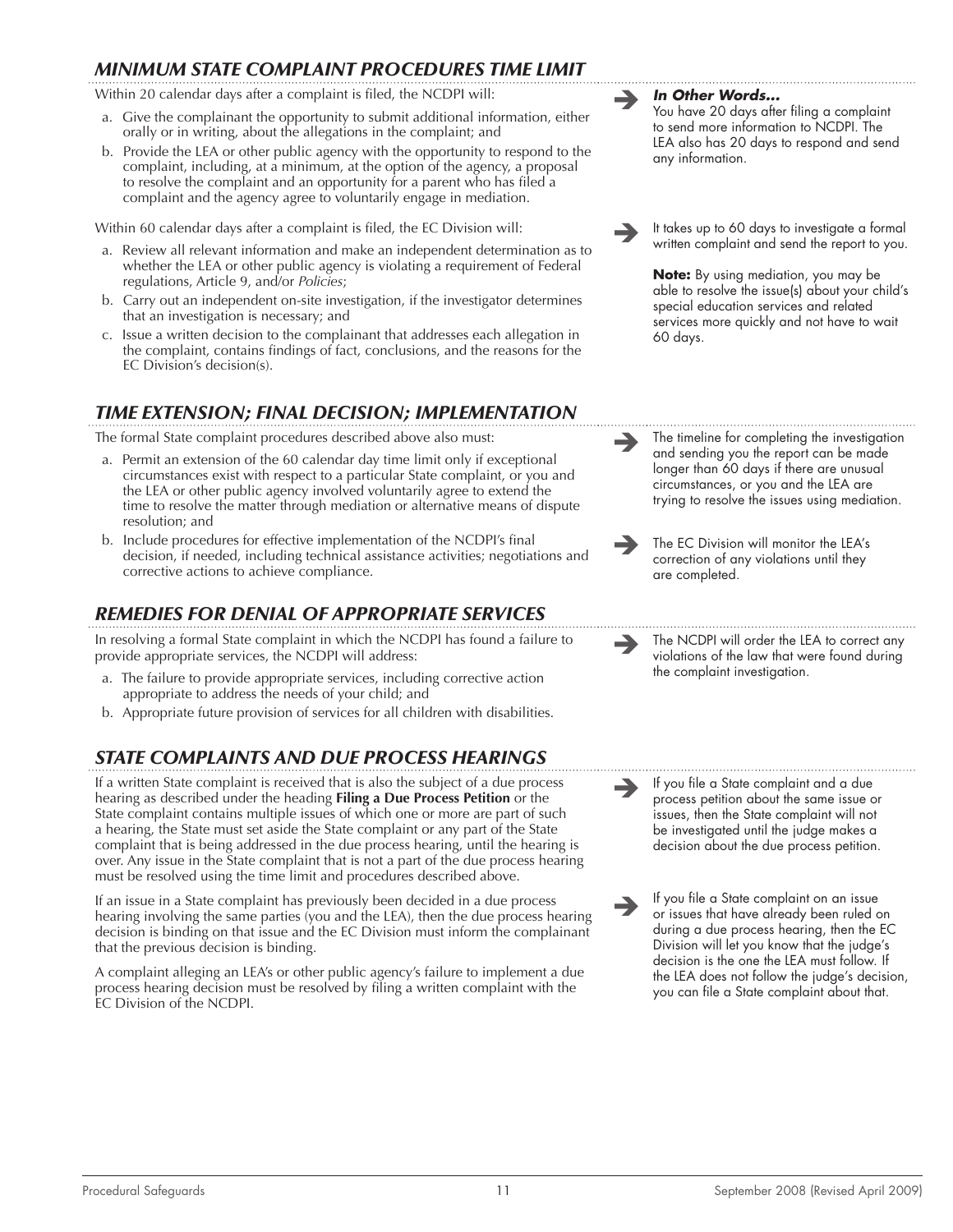# *Differences Between the State Complaint and Due Process Procedures*

*Note:* In addition to mediation, you have the right to use the State complaint process or a due process hearing to resolve disagreements with the LEA. These methods have different procedures, which are described in the federal regulations and the *Policies*.

The federal regulations for IDEA specify separate procedures for State complaints and for requests for due process hearings.

| <b>STATE COMPLAINT</b>                                                                                       | <b>DUE PROCESS</b>                                                                                                                                                                                         |
|--------------------------------------------------------------------------------------------------------------|------------------------------------------------------------------------------------------------------------------------------------------------------------------------------------------------------------|
| Any individual or organization may file.                                                                     | Parents of a child, an adult student (age 18 or older),<br>or an LEA may file.                                                                                                                             |
| Allegations of procedural violations of IDEA, Article 9<br>of the NC General Statutes 115C, and/or Policies. | Disputes about the identification, evaluation,<br>educational placement of a child with a disability,<br>FAPE, or a manifestation determination.                                                           |
| Must file within one calendar year of alleged violation.                                                     | Must file within one calendar year of disputed activity.                                                                                                                                                   |
| Sixty (60) calendar days for investigation to be<br>completed and report sent to you and the LEA.            | Thirty (30) days for resolution period and 45 days for<br>hearing and decision to be issued, unless the hearing<br>officer grants a specific extension of the timeline at the<br>request of parent or LEA. |
| Decision made by NCDPI staff after investigation<br>of evidence.                                             | Decision by impartial Administrative Law Judge (ALJ)<br>after a hearing.                                                                                                                                   |
| Decision is final and cannot be appealed.                                                                    | Decision is final unless appealed.                                                                                                                                                                         |

## **Model Forms**

The EC Division has developed model forms to help you file a State complaint and/or a due process petition. However, the EC Division does not require you to use these model forms. You can use the EC Division's forms or other appropriate model forms, as long as they contain the required information. The model forms are located at *http://www.ncpublicschools.org/ec/policy/dispute/complaint/*  and *http://www.ncpublicschools.org/ec/policy/dispute/dueprocess/* 

# **8. FILING A DUE PROCESS PETITION**

34 CFR §§ 300.507 – 300.518 and NC 1504-1.8 through NC 1504-1.19

# *Definition*

*Due process petition* – A form that is filed with the Office of Administrative Hearings **and** the Superintendent **or** EC Director of the local LEA.

More information about due process is at: *http://www.ncpublicschools.org/ec/policy/dispute/dueprocess/*

# *General*

You or the LEA may file a due process petition on any matter relating to a proposal or a refusal to initiate or change the identification, evaluation or educational placement of your child or the provision of a free appropriate public education (FAPE) to your child. Parents **must** file the petition with the Superintendent **or** the EC Director of their LEA **and** the Office of Administrative Hearings (OAH).

The due process petition may be hand-delivered or mailed to your local Superintendent **or** EC Director using your local LEA's mailing address.

The due process petition **must** be sent to:

#### **Chief Hearings Clerk**

Office of Administrative Hearings 6714 Mail Service Center Raleigh, NC 27699-6714 Phone: 919.431.3000 Fax: 919.431.3100

A copy of your due process petition **must** be sent to:

## **Consultant for Due Process** EC Division, NCDPI 6356 Mail Service Center

Raleigh, NC 27699-6356 Phone: 919.807.3969 Fax: 919.807.3755

*In Other Words…*

To make sure that you include all the required items in a State complaint or a due process petition, you can use the forms developed by the EC Division.

 **Note:** IDEA uses the term due process *complaint.* North Carolina uses due process *petition.*

The LEA can also file a due process petition. You cannot file a due process petition on issues that are not part of the federal regulations, Article 9, and/or *Policies.* Some of these are promotion, retention, personnel issues, and discrimination.

 $\rightarrow$ 

 $\rightarrow$ You must file the petition with the LEA's Superintendent **or** the EC Director **and** the Office of Administrative Hearings. Sending it to the EC Division is not an official filing.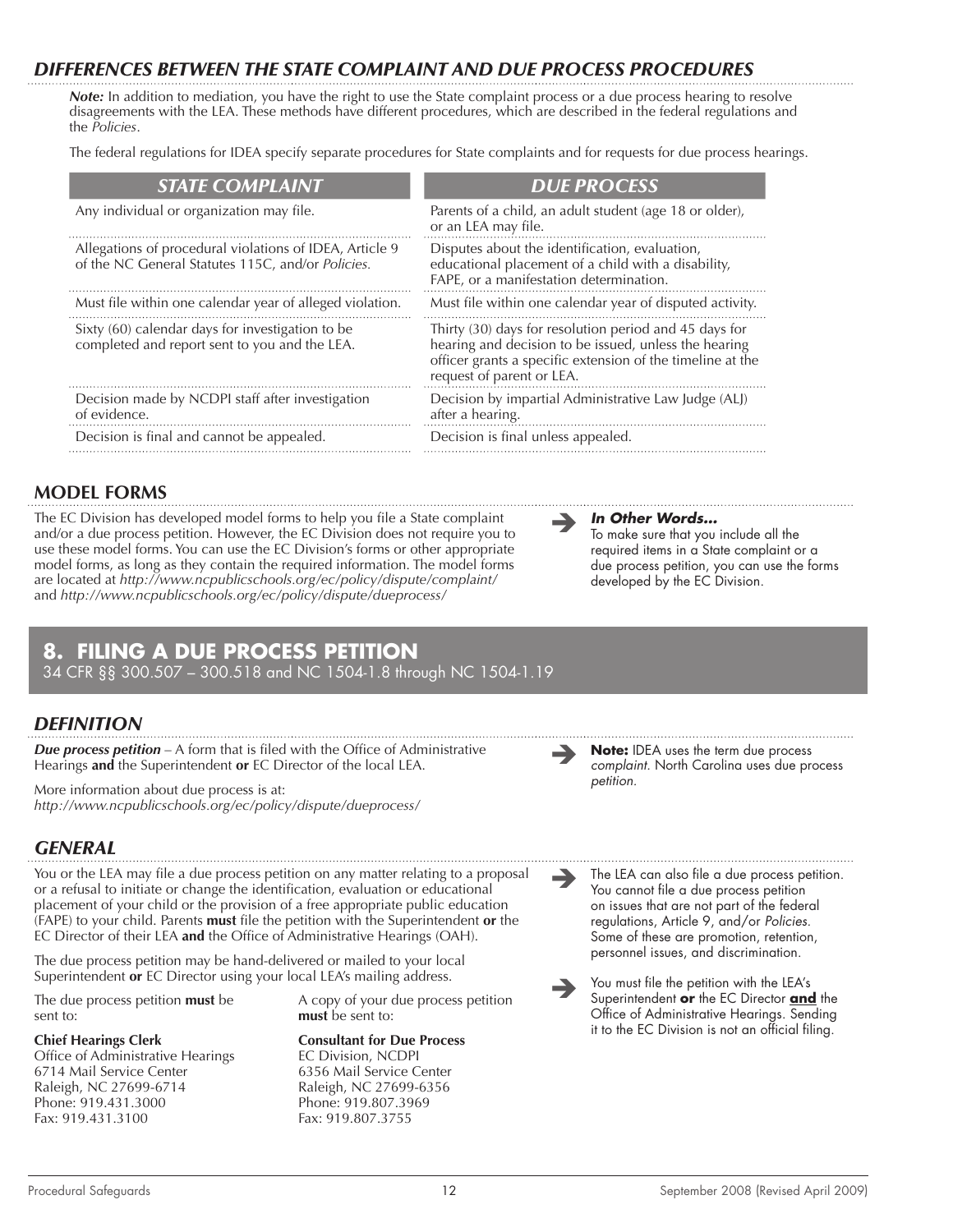The timelines begin when the Superintendent **or** the EC Director of the local LEA receives the petition you filed. If the LEA files a due process petition, the timelines begin when you receive it.

The due process petition must indicate an action or actions that happened not more than **one calendar year** before you or the LEA knew or should have known about the alleged action that forms the basis of the due process petition.

The above timeline does not apply to you if you could not file a due process petition within the timeline because:

- a. The LEA specifically misrepresented that it had resolved the issues identified in the petition; or
- b. The LEA withheld information from you that it was required to provide under IDEA.

# *Information for Parents*

The LEA must inform you of any free or low-cost legal and other relevant services and the sea wailable in the area if you request the information.<br>The LEA about any free or low-cost attorneys in your area.

# *Due Process Petition*

The petition must contain all of the content listed below and must be kept confidential:

- a. The name, age, and disability category of your child;
- b. The address of your child's residence;
- c. The name of your child's school;
- d. If your child is a homeless child or youth, your child's contact information and the name of your child's school;
- e. A full description of the nature of the problem of your child relating to the proposed or refused action, including specific facts relating to the problem; and
- f. A proposed resolution of the problem to the extent known and available to you or the LEA at the time.

# *Notice Required Before a Hearing on a Due Process Petition*

You or the LEA may not have a due process hearing until you or the LEA (or your attorney or the LEA's attorney) files a due process petition that includes the required information listed above.

# *Sufficiency of Petition*

In order for a due process petition to go forward, it must be considered sufficient. The due process petition will be considered sufficient (to have met the content requirements above) unless the party receiving the due process petition (you or the LEA) notifies the hearing officer and the other party in writing, within 15 calendar days of receiving the petition, that the due process petition does not meet the requirements listed above.

Within five (5) calendar days of receiving the notification that the receiving party (you or the LEA) considers a due process petition insufficient, the hearing officer must decide if the due process petition meets the requirements listed above, and notify you and the LEA in writing immediately.

# *Petition Amendment*

You or the LEA may make changes to the petition only if:

- a. The other party approves of the changes in writing and is given the chance to resolve the issue(s) in the due process petition through the resolution process, described below; or
- b. By no later than five (5) days before the due process hearing begins, the hearing officer grants permission for the changes.

If the complaining party (you or the LEA) makes changes to the due process petition, the timelines for the resolution meeting (within 15 calendar days of receiving the petition) and the timeline for resolution (within 30 days of receiving the petition) start again on the date the amended petition is filed.



If you do not include all of the items listed under the sub-heading **Due Process Petition** (a-f), the LEA can ask the judge to dismiss it. The LEA must do this within 15

The judge must make a decision within five

The party that filed the petition cannot make changes to it unless the other party

If the petition is changed, the timelines start over on the day you file the amended petition with the LEA Superintendent **or** EC

days of receiving the petition.

 $\rightarrow$ 

 $\rightarrow$ 

 $\rightarrow$ 

 $\rightarrow$ 

(5) days.

agrees in writing.

Director, **and** OAH.

## *In Other Words...*

The hearing timelines begin the day the LEA receives the due process petition, or if the LEA files a petition the timelines begin the day you receive it.

 In North Carolina, you **must file within one calendar year** of the alleged violation(s) of the federal regulations, Article 9, and/or *Policies,* unless the LEA stated it had resolved the issues or it withheld required information from you.

low-cost attorneys in your area.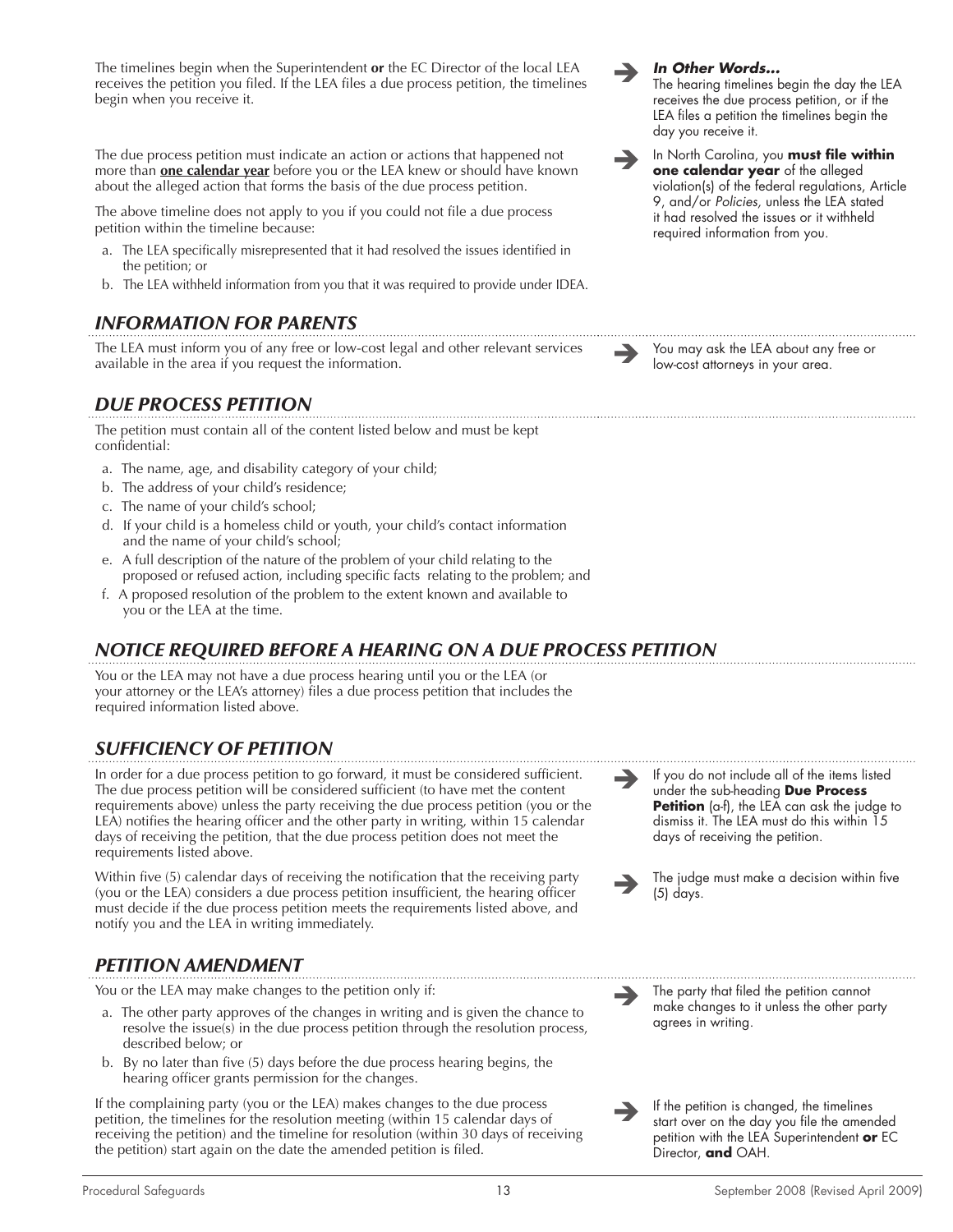# *Response to a Due Process Petition*

The party receiving a due process petition must send (within 10 calendar days of receiving the petition) the other party a response that specifically addresses the issue(s) in the petition.

# *LEA Response to a Due Process Petition*

If the LEA has not sent a prior written notice to you about the issues contained in your due process petition, it must, within 10 calendar days of receiving the due process petition, send you a response that includes:

- a. An explanation of why the LEA proposed or refused to take the action raised in the due process petition;
- b. A description of other options that your child's IEP Team considered and the reasons why those options were rejected;
- c. A description of each evaluation procedure, assessment, record, or report the LEA used as the basis for the proposed or refused action; and
- d. A description of the other factors that are relevant to the LEA's proposed or refused action.

Providing the information in items a-d above does not prevent the LEA from asserting that your due process petition was insufficient.

# *Resolution Process*

Within 15 calendar days of receiving the due process petition, the LEA must convene a resolution meeting with you and the relevant member or members of the IEP Team who have specific knowledge of the facts in your due process petition. The meeting:

- a. Must include a representative of the LEA who has decision-making authority on behalf of the LEA; and
- b. May not include an attorney of the LEA unless you are accompanied by an attorney.

You and the LEA determine the relevant members of the IEP Team to attend the meeting. The purpose of the meeting is for you to discuss your due process petition and the facts that form the basis of the issue(s) in the petition, so that the LEA has the opportunity to resolve the dispute.

The resolution meeting is not necessary if:

- a. You and the LEA agree in writing to waive the meeting; or
- b. You and the LEA agree to use the mediation process.

# *Resolution Period*

If the LEA has not resolved the due process petition to your satisfaction within 30 days of the receipt of the due process petition (during the time period for the resolution process), the due process hearing may occur.

The 45-day timeline for issuing a final decision begins the day after the 30-day resolution period ends.

Except where you and the LEA have both agreed to waive the resolution process or to use mediation, your failure to participate in the resolution meeting will delay the timelines for the resolution process and due process hearing until you agree to participate in a meeting.

If after making reasonable efforts and documenting such efforts, the LEA is not able to obtain your participation in the resolution meeting, the LEA may, at the end of the 30-day resolution period, request that a hearing officer dismiss your due process petition. Documentation of such efforts must include a record of the LEA's attempts to arrange a mutually agreed upon time and place, such as:

- a. Detailed records of telephone calls made or attempted and the results of those calls;
- b. Copies of correspondence sent to you and any responses received; and
- c. Detailed records of visits made to your home or place of employment and the results of those visits.

If the LEA fails to hold the resolution meeting within 15 calendar days of receiving notice of your due process petition or fails to participate in the resolution meeting, you may ask a hearing officer to order that the 45-day due process hearing timeline begin.

 $\rightarrow$ 



 $\rightarrow$ 

 $\rightarrow$ 

Within 10 days, the party the petition was filed against must send a written response to the other party.

If the LEA never gave you prior written notice about the issues in your due process petition, it must do so within 10 days after it receives the petition.

 $\rightarrow$ The LEA can still challenge your petition as insufficient.

IDEA requires you to meet with members of the IEP Team to try and resolve the issue(s). This is called a resolution meeting.

- $\rightarrow$ All of the members of the IEP Team do not have to attend. You and the LEA make that decision. The LEA may not bring an attorney to the resolution meeting unless you do.
- $\rightarrow$ You and the LEA may agree in writing to not have a resolution meeting. You and the LEA may agree to use the mediation process.
- $\rightarrow$ You and the LEA have 30 days to try and resolve the issues before the 45-day timeline starts for a due process hearing.

 $\rightarrow$ If you do not attend the resolution meeting, the judge will not hear your case, and the timelines may be delayed until you agree to participate in a meeting. If you still do not attend the resolution meeting, then at the end of the 30-day resolution period the LEA can ask the judge to dismiss your case.

 $\rightarrow$ The LEA must keep detailed records of its attempts to schedule the resolution meeting with you.

> If the LEA does not hold the resolution meeting within 15 days from receiving your petition or if the LEA does not attend the meeting, then you can ask the judge to go ahead and start the 45-day hearing timeline.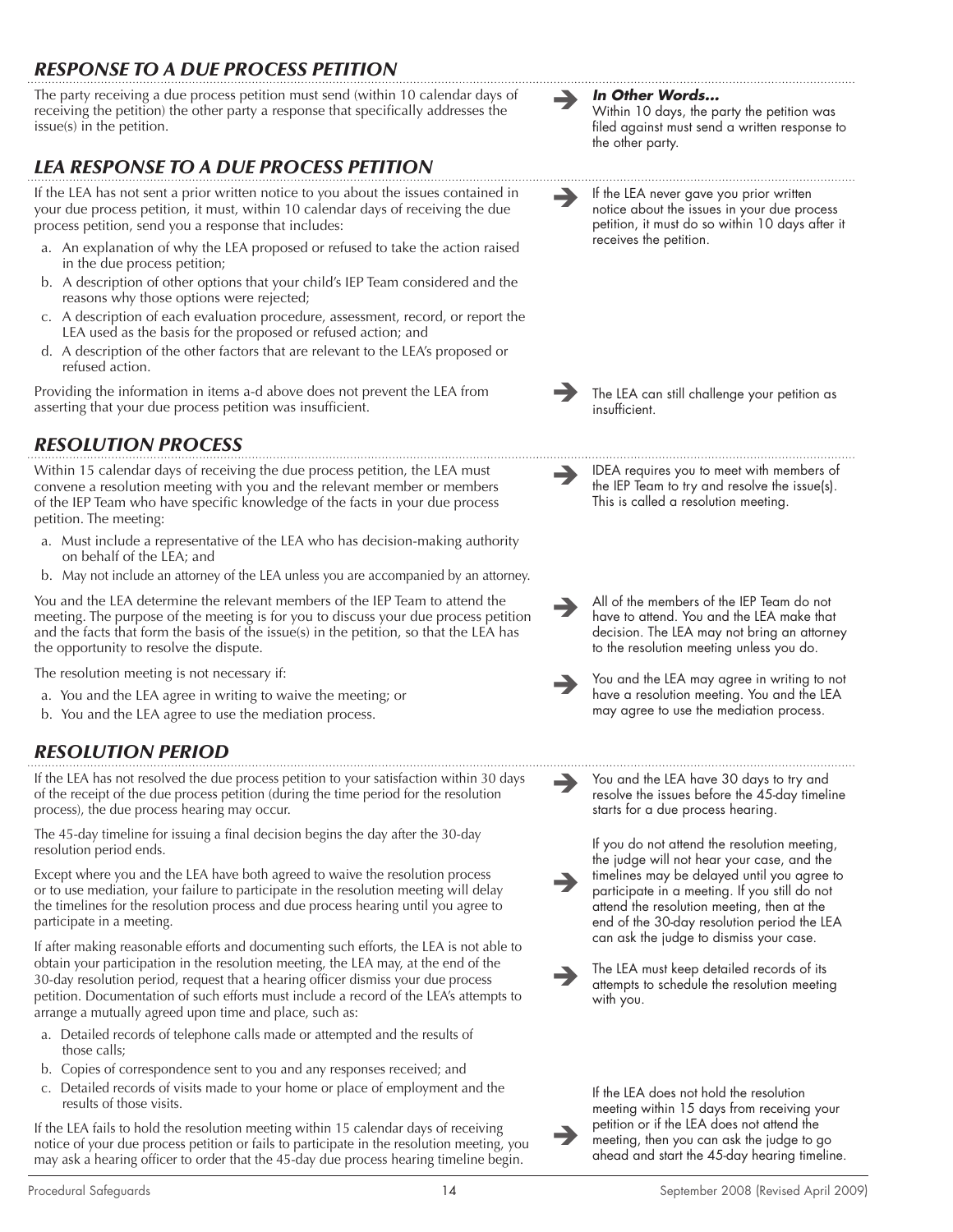# *Adjustments to the 30 Calendar Day Resolution Period*

If you and the LEA agree in writing to waive the resolution meeting, then the 45-day timeline for the due process hearing starts the next day.

After the start of mediation or the resolution meeting and before the end of the 30-day resolution period, if you and the LEA agree in writing that no agreement is possible, then the 45-day timeline for the due process hearing starts the next day.

If you and the LEA agree to use the mediation process at the end of the 30-day resolution period, both parties can agree in writing to continue the mediation until an agreement is reached. In this case, you must submit a motion to the Administrative Law Judge (ALJ) requesting an extension and include the signed agreement to continue mediation. However, if either you or the LEA withdraws from the mediation process, then the 45-day timeline for the due process hearing starts the next day.

# *Written Settlement Agreement*

If a resolution to the dispute is reached at the resolution meeting, you and the LEA must enter into a legally binding agreement that is:

- a. Signed by you and a representative of the LEA who has the authority to bind the LEA; and
- b. Enforceable in any state court of competent jurisdiction (a state court that has the authority to hear this type of case), in a district court of the United States, or through a State complaint.

## *Agreement Review Period*

If you and the LEA enter into an agreement at the resolution meeting, either party may void the agreement within three (3) business days of the time that both you and the LEA signed the agreement.

# *The Child's Placement While the Due Process Petition and Hearing are Pending*

Except as provided under the heading **Disciplinary Procedures**, once a due process petition is sent to the other party, during the resolution process time period and while waiting for the decision of any impartial due process hearing or court proceeding, unless you and the State or LEA agree otherwise, your child must remain in his or her current educational placement.

If the due process petition involves an application for initial admission to public school, your child, with your consent, must be placed in the regular public school program until the completion of all proceedings.

If the due process petition involves an application for initial services under Part B of the IDEA for your child who is or will soon turn three (3) years old and is transitioning from being served under Part C of the IDEA because he/she is no longer eligible for Part C services, the LEA is not required to provide the Part C services that your child had been receiving.

If your preschool child is found eligible under IDEA and you consent for your child to receive special education and related services for the first time, then, pending the outcome of the proceedings, the LEA must provide those special education and related services that are not in dispute (those which you and the LEA both agree upon).

*In Other Words...*

The 45-day timeline begins **the day after** one of these three things happens:

- 1*.* You and the LEA agree to not have the resolution meeting;
- 2*.* You and the LEA have met and agree a resolution is impossible; **or**
- 3*.* You and the LEA have been given an extension to continue mediation after the 30-day timeline, but one party quits the mediation process.
- If you and the LEA resolve the dispute, then the agreement must be in writing and signed. The signed agreement is legally binding and can be enforced through the courts or the State complaint process.
- If you and the LEA resolve the dispute, you have three (3) *business days* to change your mind. (Definition of *day* is in Appendix I.)
- $\rightarrow$ Except under the sub-heading **Special Circumstances** about disciplinary procedures, your child "stays put" in his/ her current educational placement unless you and the LEA decide to change the placement. (Information about *placement* is in Appendix I.)
- $\rightarrow$ If this is the first time your child is enrolling in public school, he/she must be placed in a public school program, with your permission, until the due process hearing is over.
- $\rightarrow$ If your child is a preschool child and was receiving Infant-Toddler Program Services before turning three (3) years old, the LEA does not have to provide the same services to your child. If your child was determined eligible for preschool special education and related services and you gave your permission for the services, then the LEA must provide the services written in the IEP that you and the LEA both agree upon.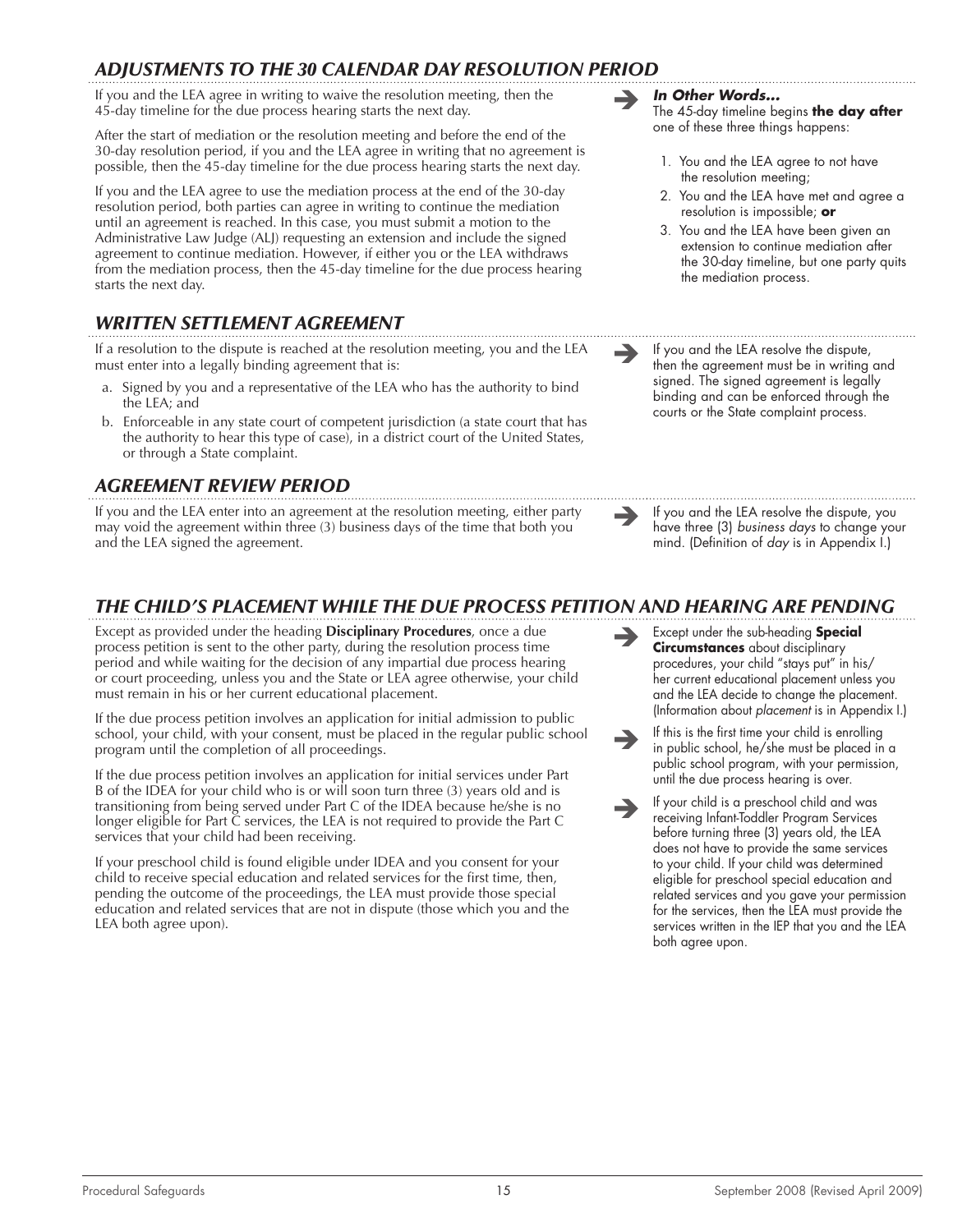# **9. HEARINGS ON DUE PROCESS PETITIONS**

34 CFR §300.511 and NC 1504-1.12 through NC 1504-1.14 and NC 1504-1.16

# *Impartial Due Process Hearing*

Whenever a due process petition is filed, you or the LEA involved in the dispute must have an opportunity for an impartial due process hearing, as described under the sub-headings **Due Process Petition** and **Resolution Process**.

# *Impartial Hearing Officer*



- a. Must not be an employee of the NCDPI or the LEA that is involved in the education or care of your child. However, a person is not an employee of the agency solely because he/she is paid by the agency to serve as a hearing officer;
- b. Must not have a personal or professional interest that conflicts with the hearing officer's objectivity in the hearing;
- c. Must be knowledgeable and understand the provisions of the IDEA, federal regulations, Article 9 of NC General Statutes 115C, Policies*, and* legal interpretations of the IDEA by federal and state courts; and
- d. Must have the knowledge and ability to conduct hearings, and to make and write decisions, consistent with appropriate, standard legal practice.

# *Subject Matter of Due Process Hearing*

The party (you or the LEA) that requests the due process hearing may not raise issues at the due process hearing that were not addressed in the due process petition, unless the other party agrees.

# *Timeline for Requesting a Hearing*

You or the LEA must request an impartial hearing by filing a due process petition within **one year** of the date you or the LEA knew or should have known about the issue(s) addressed in the petition.

# *Exceptions to the Timeline*

The above timeline does not apply to you if you could not file a due process petition because:

- a. The LEA specifically misrepresented that it had resolved the problem or issue that you are raising in your petition; or
- b. The LEA withheld information from you that it was required to provide to you under IDEA.

# *Hearing Rights General*

Any party to a due process hearing (including a hearing relating to disciplinary procedures) or an appeal, as described under the sub-heading **Appeal of Decisions and Impartial Review** has the right to:

- a. Be accompanied and advised by an attorney and/or persons with special knowledge or training about the problems of children with disabilities (NC law does not recognize a non-attorney representing a party at a due process hearing);
- b. Present evidence and confront, cross-examine, and require the attendance of witnesses;
- c. Prohibit the introduction of any evidence at the hearing that has not been shared with the other party at least five (5) business days before the hearing;
- d. Obtain a written, or, at your option, electronic, word-for-word record of the hearing; and
- e. Obtain written, or, at your option, electronic findings of fact and decisions.

 You may not file a due process petition for issues that are more than one (1) year old, unless the LEA misled you about solving the issues, or did not share information it was required to give you.

*In Other Words...*

**Note:** In NC, the hearing officer is an Administrative Law Judge (ALJ).

The judges who conduct special education hearings must meet certain qualifications.

 Neither you nor the LEA can bring up issues at the hearing that were not in your due process petition, unless the other party agrees.

 $\rightarrow$ 

 $\rightarrow$ 

 $\rightarrow$ A due process hearing is an administrative proceeding, and you may need to bring an attorney. You or your attorney, if you have one, have a right to present evidence, examine or cross-examine witnesses and obtain a record of the proceedings, including the findings of fact and decision.

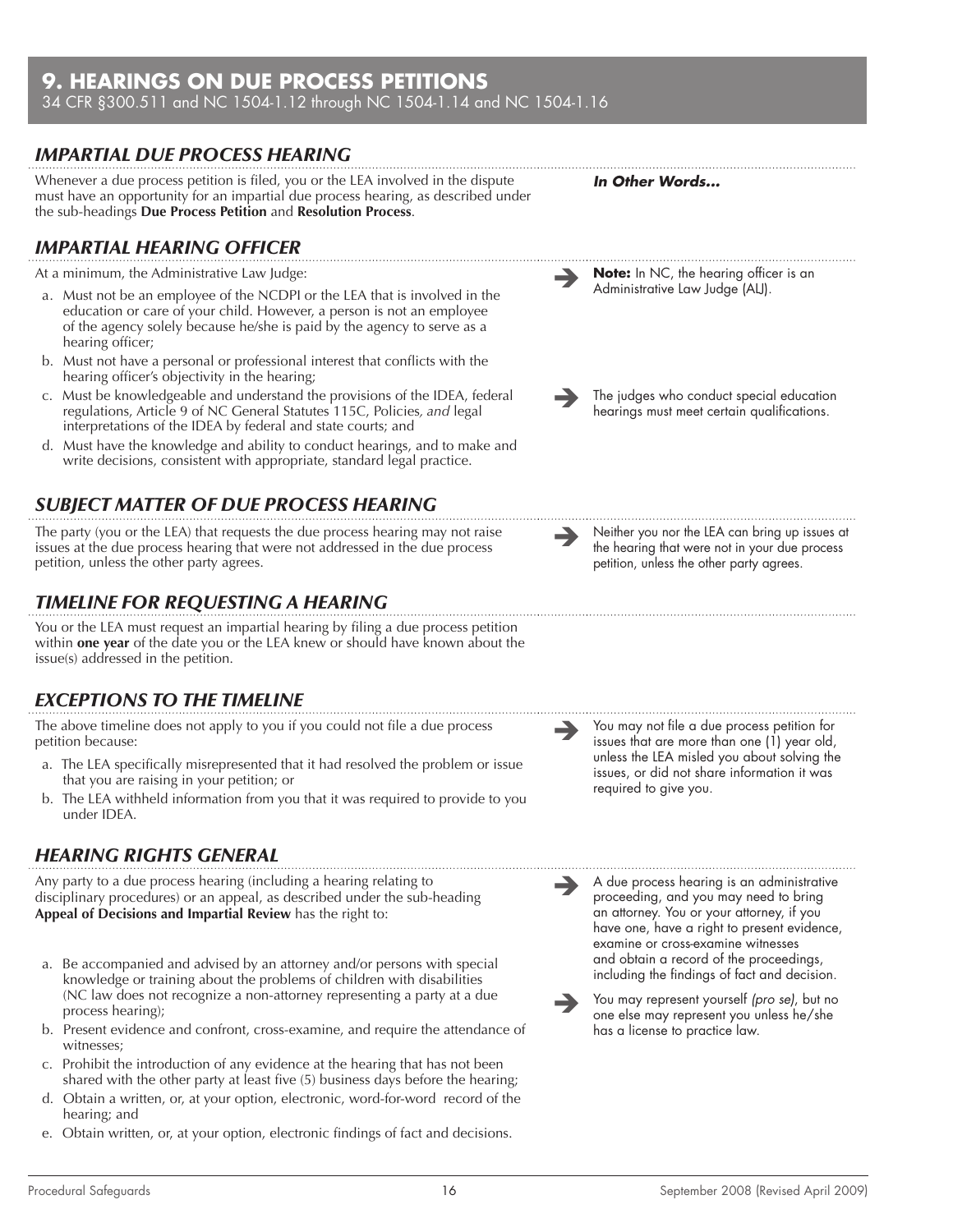# *Additional Disclosure of Information*

At least five (5) business days prior to a due process hearing, you and the LEA must share with each other all evaluations completed by that date and recommendations based on those evaluations that you or the LEA intend to use at the hearing.

A hearing officer may prevent any party that fails to comply with this requirement from introducing the relevant evaluation or recommendations at the hearing without the consent of the other party.

# *Parental Rights at Hearings*

You have the right to:

- a. Have your child present;
- b. Open the hearing to the public; and
- c. Have the record of the hearing, the findings of fact, and decisions provided to you at no cost.

# *Decision of Hearing Officer*

The Administrative Law Judge's decision on whether your child received a free appropriate public education (FAPE) must be based on substantive grounds.

In matters alleging a procedural violation, a hearing officer may find that your child did not receive FAPE only if the procedural violations:

Interfered with your child's right to a free appropriate public education (FAPE);

Significantly interfered with your opportunity to participate in the decisionmaking process about the provision of a free appropriate public education (FAPE) to your child; or

Caused a deprivation of an educational benefit.

These rules do not prevent a hearing officer from ordering an LEA to comply with the requirements in the Procedural Safeguards section of the Federal regulations.

# *Timelines and Convenience of Hearings and Reviews*

The Office of Administrative Hearings must ensure that no later than 45 days after the expiration of the 30-day resolution period or, as described under the sub-heading **Adjustments to the 30-day Resolution Period**, no later than 45 days after the expiration of the adjusted time period for resolution, a final decision is reached in the hearing and a copy of the decision is mailed to the LEA and you, or your attorney if you are represented by council.

A hearing officer may grant specific extensions of these timelines, if you or the LEA make a request for a specific extension of the timeline.

Each hearing involving oral arguments must be conducted at a time and place that is reasonably convenient to you and your child.

# *Separate Request for a Due Process Hearing*

Nothing in the Procedural Safeguards section of the IDEA regulations can be interpreted to prevent you from filing a separate due process petition on an issue separate from a due process petition already filed.

# *Findings and Decision to State Advisory Panel and General Public*

The EC Division must provide the findings and decisions, with any personally identifiable information deleted, to the State Advisory Panel and make those findings and decisions available to the public.

# *Construction clause*

None of the provisions described above can be interpreted to prevent a hearing officer from ordering an LEA to comply with the requirements in the Procedural Safeguards section of the federal regulations under IDEA. None of the provisions under: **Filing a Due Process Petition, Model Forms, Resolution Process, Impartial Due Process Hearing, Hearing Rights, and Hearing Decisions** can affect your right to file an appeal of the due process hearing decision with the EC Division.

**In Other Words...**<br>You and the LEA cannot present evidence or an evaluation report at the hearing that was not shared with the other party at least five (5) business days before the hearing.

 If you filed the due process petition on an issue that was a violation of the procedures the LEA is supposed to follow, the judge has to decide if the procedural violation prevented your child from receiving a FAPE or making educational progress, or kept you from participating in making decisions about your child's FAPE.

 $\rightarrow$ After the 30-day period for resolving the issue(s) has ended, the judge has 45 days to give you and the LEA his/her decision.

 $\rightarrow$ If the judge gave you and the LEA an extension on the 30-day timeline for resolution, then he/she must give you and the LEA the decision 45 days after the end of the extension.

 $\rightarrow$ The judge can grant more time if you or the LEA make a specific request for him/her to do so.

 If you have filed a due process petition, you can file another one if it is about a different issue.

 **Note:** In North Carolina, the State Advisory Panel is called Council on Educational Services for Exceptional Children.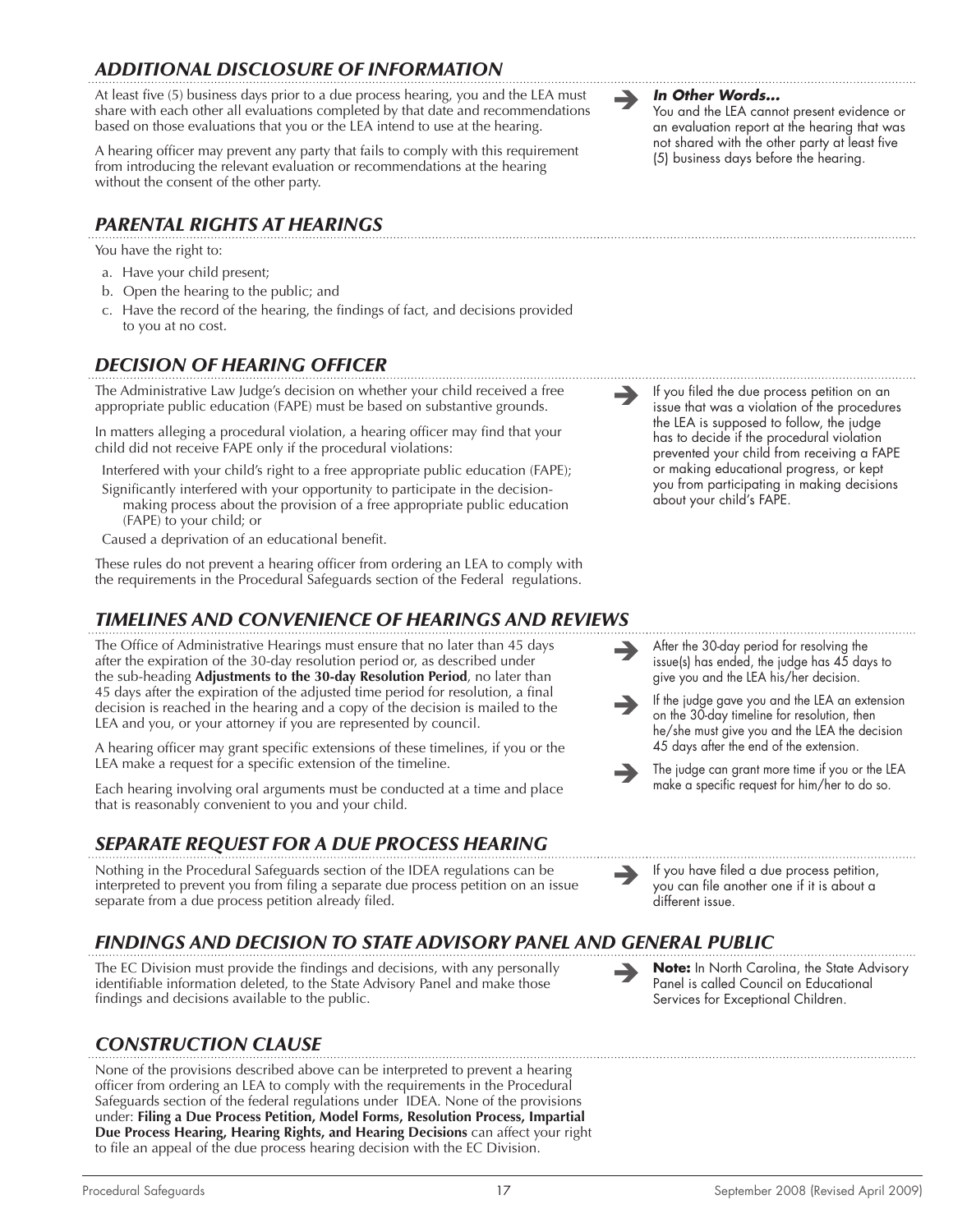# **10. STATE-LEVEL APPEALS** 34 CFR §300.514 and NC 1504-1.15 through NC 1504-1.16

# *Finality of Hearing Decision*

A decision made in a due process hearing (including a hearing relating to disciplinary procedures) is final, unless appealed. Either party involved in the hearing (you or the LEA) may appeal the decision to the EC Division within 30 days of receipt of the decision from the Office of Administrative Hearings.

# *Appeal of Decisions and Impartial Review*

If a party (you or the LEA) disagrees with the findings and decision in the due process hearing, the party may appeal to the EC Division.

If there is an appeal, the EC Division must appoint an impartial review officer to conduct an impartial review of the findings and decision appealed.

The review officer conducting the review must:

- a. Examine the entire hearing record;
- b. Ensure that the procedures at the hearing were consistent with the requirements of due process;
- c. Seek additional evidence if necessary. If a hearing is held to receive additional evidence, the hearing rights described previously under the sub-heading **Hearing Rights** apply;
- d. Give the parties an opportunity for oral or written argument, or both, at the discretion of the reviewing official;
- e. Make an independent decision on completion of the review; and
- f. Give you and the LEA a copy of the written or, at your option, electronic findings of fact and decisions.

# *Timelines and Convenience of Hearings and Reviews*

The EC Division must ensure that no later than 30 days after the receipt of an appeal of the Administrative Law Judge's decision a final decision is reached in the review and a copy of the decision is mailed to you and the LEA, or your attorney if you are represented by council.

A review officer may grant specific extensions of time beyond the periods described above (45 days for a hearing decision and 30 days for a review decision) if you or the LEA make a request for a specific extension of the timeline. Each review involving oral arguments must be conducted at a time and place that is reasonably convenient to you and your child.

# *Finality of Review Decision*

The decision made by the reviewing official is final unless you or the LEA brings a<br>civil action, as described below under the heading **Civil Actions.** The setting official makes, you can file a law suit in civil

# *Findings and Decision to State Advisory Panel and General Public*

The EC Division, after deleting any personally identifiable information, must provide the findings and decisions of the appeal to the State Advisory Panel and make those findings and decisions available to the public.

#### *In Other Words...*

 $\rightarrow$ 

 $\rightarrow$ 

 $\rightarrow$ 

 $\rightarrow$ 

If you disagree with the judge's decision in a due process hearing, you may appeal it to the EC Division within 30 days of receiving the decision.

The EC Division will appoint an impartial State review officer to review the record from the hearing. The review officer will examine the record, may ask you and the LEA for more evidence or may ask you and the LEA to present an oral or written argument.

The review officer will make a decision and give the LEA and you a report.

The review official must make a decision and send it in writing to you and the LEA within 30 days of receiving the appeal.

The review officer can grant more time if you or the LEA make a specific request for him/her to do so.

official makes, you can file a law suit in civil court. (See information below.)

 **Note:** In North Carolina, the State Advisory Panel is called the Council on Educational Services for Exceptional Children.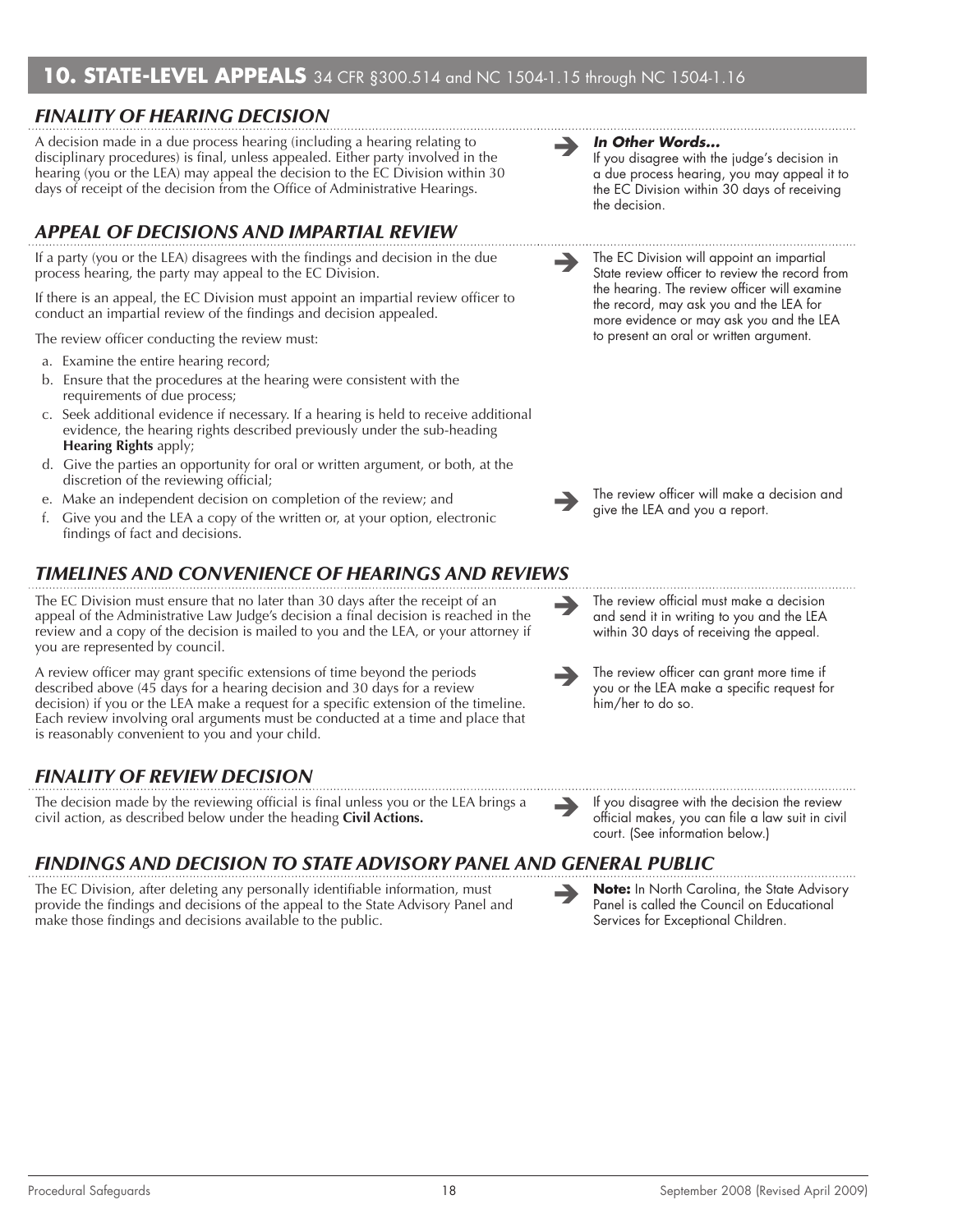# **11. CIVIL ACTIONS** 34 CFR §300.516 and NC 1504-1.17

Any party (you or the LEA) who does not agree with the findings and decision by a State review officer has the right to bring a civil action with respect to the matter that was the subject of the due process hearing (including a hearing relating to disciplinary procedures). The action may be brought in a state court of competent jurisdiction (a state court that has the authority to hear this type of case) or in a district court of the United States without regard to the amount in the dispute.

# *Time Limitation*

The party (you or the LEA) bringing the action shall have 30 days from the date of You have 30 days after receiving the review the decision of the State review officer's decision to file civil action.

# *Additional Procedures*

In any civil action, the court:

- a. Receives the records of the administrative proceedings;
- b. Hears additional evidence at your request or at the LEA's request; and
- c. Bases its decision on the preponderance of the evidence and grants the relief that the court determines to be appropriate.

# *Jurisdiction of District Courts*

The district courts of the United States have authority to rule on actions brought under IDEA without regard to the amount in dispute.

# *Rule of Construction*

Nothing in IDEA restricts or limits the rights, procedures, and remedies available under the U.S. Constitution, the Americans with Disabilities Act of 1990, Title V of the Rehabilitation Act of 1973 (Section 504) or other Federal laws protecting the rights of children with disabilities, except that before the filing of a civil action under these laws seeking relief that is also available under IDEA, the due process procedures described above must be exhausted to the same extent as would be required if the party filed the action under IDEA.

This means that you may have remedies available under other laws that overlap with those available under IDEA, but in general, to obtain relief under those other laws, you must first use the available administrative remedies under IDEA (i.e., the due process petition, resolution meeting, and impartial due process hearing procedures) before going directly into court.

*In Other Words...*

If you disagree with the review officer's decision, you may file a law suit in state or federal court.

officer's decision to file civil action.

 You may file an action in civil court under other Federal laws, but you must go through the due process procedure first.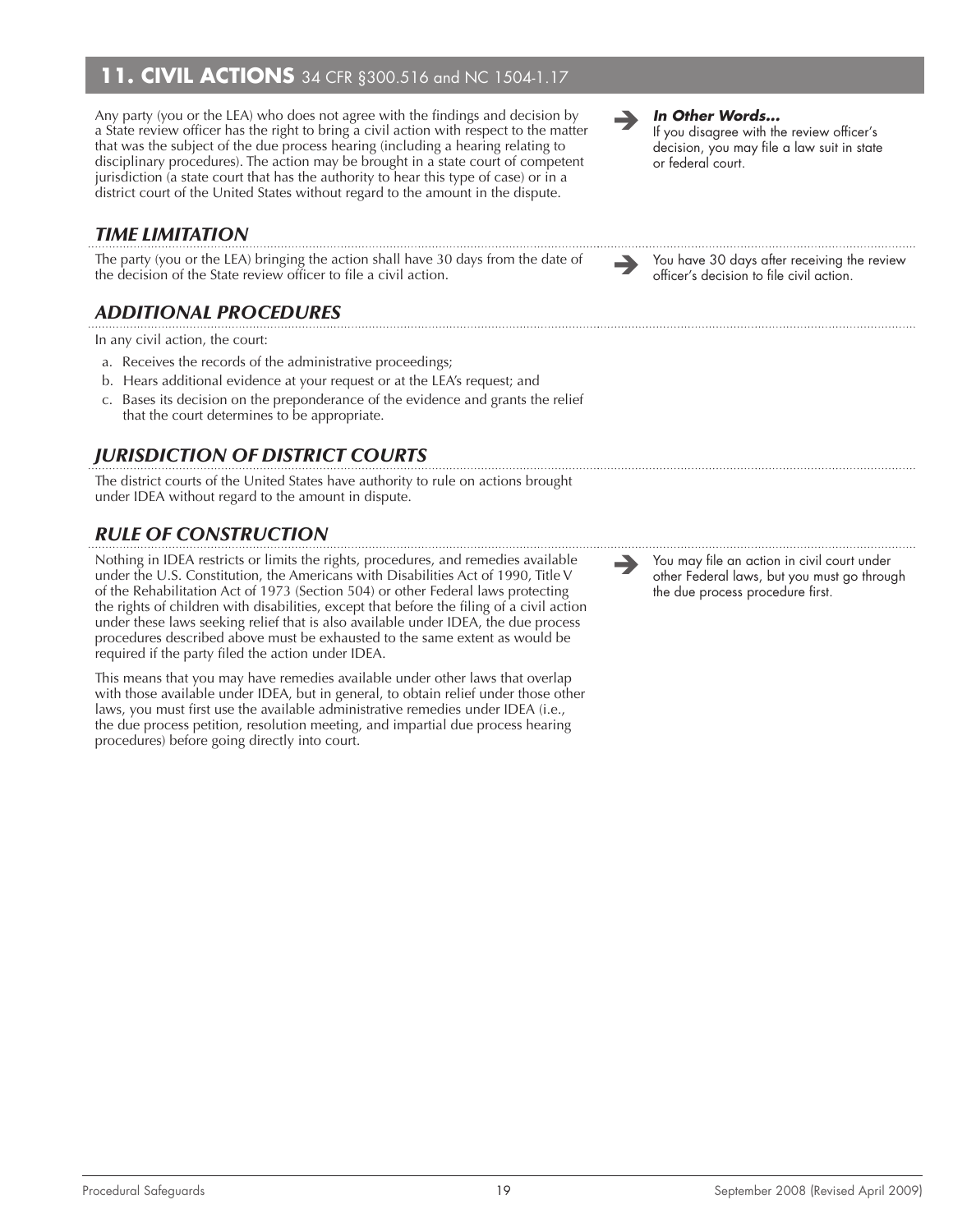# **12. ATTORNEYS' FEES** 34 CFR §300.517 and NC 1504-1.18

In any action or proceeding brought under IDEA, if you prevail, the court, in its discretion, may award reasonable attorneys' fees as part of the costs to you.

In any action or proceeding brought under IDEA, the court, in its discretion, may award reasonable attorneys' fees as part of the costs to NCDPI or LEA, **to be paid by your attorney,** if the attorney filed a petition or court case that the court finds is frivolous, unreasonable, or without foundation or continued to litigate after the litigation clearly became frivolous, unreasonable, or without foundation.

In any action or proceeding brought under IDEA, the court, in its discretion, may award reasonable attorneys' fees as part of the costs to NCDPI or LEA, **to be paid by you or your attorney,** if your request for a due process hearing or later court case was presented for any improper purpose, such as to harass, to cause unnecessary delay or unnecessarily increase the cost of the action or proceeding.

**Note:** North Carolina's Administrative Law Judges cannot award attorneys' fees.

# *Award of Fees*

A court awards reasonable attorneys' fees as follows:

- a. Fees must be based on the rates established in the community in which the hearing was held for the kind and quality of services furnished. No bonus or multiplier may be used in calculating the fees awarded;
- b. Fees may not be awarded and related costs may not be reimbursed in any action or proceeding under IDEA for services performed after a written offer of settlement to you if:
	- The offer is made within the time prescribed by Rule 68 of the Federal Rules of Civil Procedure or, in the case of a due process hearing or State-level review, at any time more than 10 calendar days before the proceeding begins;
	- The offer is not accepted within 10 calendar days; and
	- The court or administrative hearing officer finds that the relief finally obtained by you is not more favorable to you than the offer of settlement;
- c. Despite these restrictions, an award of attorneys' fees and related costs may be made to you if you prevail and you were substantially justified in rejecting the settlement offer;
- d. Fees may not be awarded relating to any meeting of the IEP Team unless the meeting is held as a result of an administrative proceeding or court action; and
- e. Fees also may not be awarded for mediation as described under the heading **Availability of Mediation**.

A resolution meeting, as described under the sub-heading **Resolution Process,**  is not considered a meeting convened as a result of an administrative hearing or court action, and also is not considered an administrative hearing or court action for purposes of these attorneys' fees provisions.

The court reduces, as appropriate, the amount of the attorneys' fees awarded under IDEA, if the court finds that:

- a. You, or your attorney, during the course of the action or proceeding, unreasonably delayed the final resolution of the dispute;
- b. The amount of the attorneys' fees otherwise authorized to be awarded unreasonably exceeds the hourly rate prevailing in the community for similar services by attorneys of reasonably similar skill, reputation, and experience;
- c. The time spent and legal services furnished were excessive considering the nature of the action or proceeding; or
- d. The attorney representing you did not provide to the LEA the appropriate information in the due process petition as described under the sub-heading **Due Process Petition**.

However, the court may not reduce fees if the court finds that the State or LEA unreasonably delayed the final resolution of the action or proceeding or there was a violation under the Procedural Safeguards provisions of IDEA.

#### $\rightarrow$ *In Other Words...*

If you win the case, the court may decide that the LEA must pay your attorney's fees, if you have an attorney.

- $\rightarrow$ The court may decide that your attorney must pay the LEA's costs and/or the NCDPI's costs, if any, if your attorney filed a petition that was trivial, unreasonable, or without any basis; or if your attorney continued the case after it became clear that it was trivial, unreasonable, or without any basis.
- $\rightarrow$ The court can decide that you or your attorney must pay the LEA's costs and/or the NCDPI's costs, if you filed due process for inappropriate reasons, such as to harass, cause unnecessary delay or increase the cost of the action or proceeding.

 $\rightarrow$ Attorneys' fees are based on the average rate in the community where the attorney practices.

 $\rightarrow$ If a written settlement offer is made more than 10 days before the hearing begins, and you do not accept the offer within 10 days, the court may not order the LEA to pay your attorney fees if it learns that the decision or ruling was less favorable than the settlement offer.

- $\rightarrow$ However, the court may order the fees to be paid if you win the case and it is decided you were right to reject the settlement offer.
- $\rightarrow$ Fees cannot be paid for IEP Team meetings, mediation, or a resolution meeting.

The court can reduce the amount of the<br>ottorneys' fees if it finds that you or your attorneys' fees if it finds that you or your attorney unreasonably delayed the final resolution, the fees unreasonably exceed the usual hourly rate in the attorney's community, the time and legal services were more than normally required for that type of action, or you or your attorney did not provide the LEA with the appropriate information in the due process petition.

 $\rightarrow$ The court cannot lower the attorneys' fees if the State or LEA unreasonably delayed the final resolution or there was a violation under the Procedural Safeguards.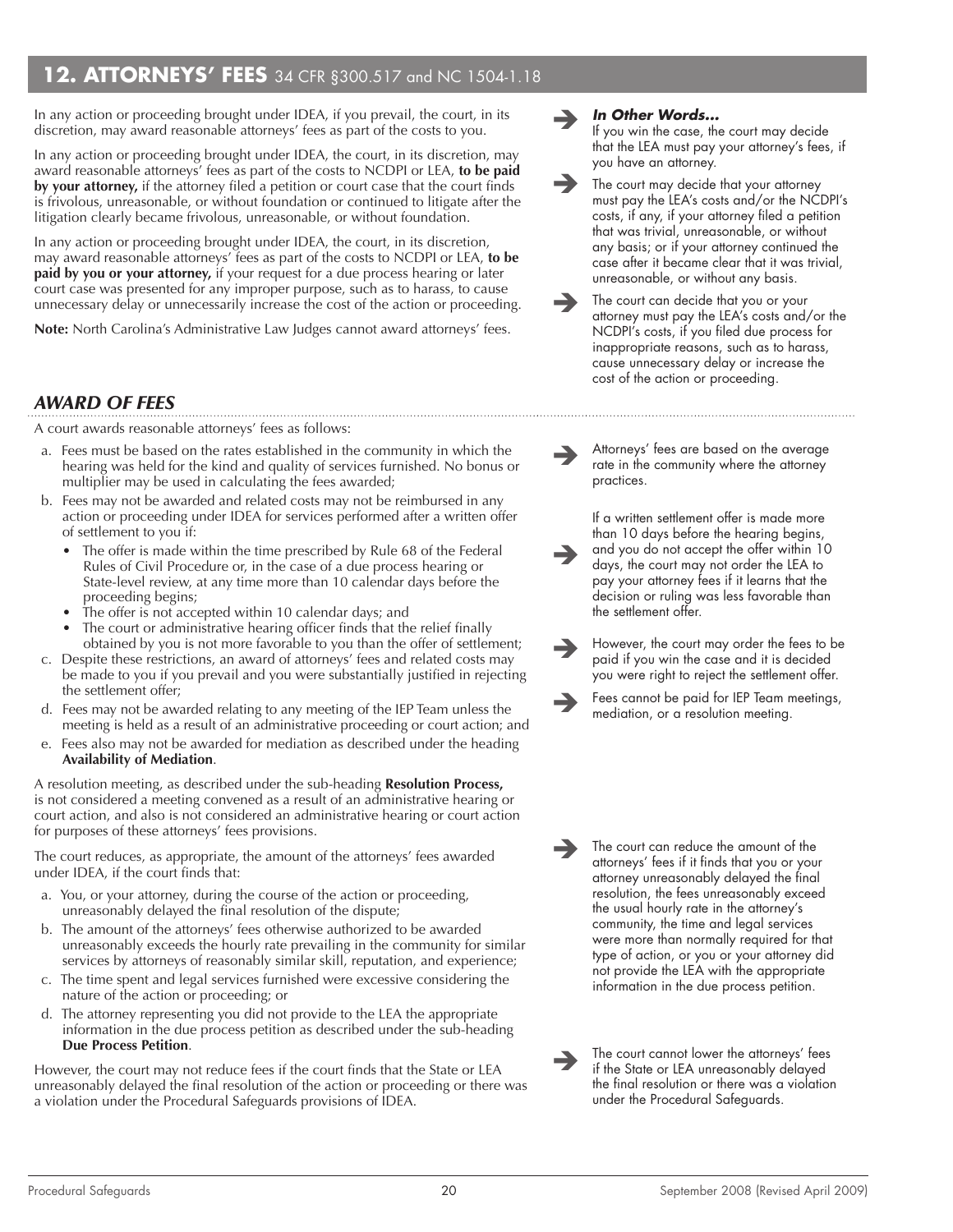# *Authority of School Personnel and Case-by-Case Determination*

School personnel may consider any unique circumstances on a case-by-case basis, when determining whether a change of placement, made in accordance with the following requirements related to discipline, is appropriate for a child with a disability who violates a school code of student conduct.

**Note:** A removal is usually called an out-of-school suspension (OSS), but it also includes any time the school calls and asks you to pick up your child before the end of the school day because of disciplinary reasons. It also includes in-school-suspension (ISS) if services are not provided to your child, and suspension from the bus, **IF** transportation is a related services on your child's IEP.

# *General*

To the extent that they also take such action for children without disabilities, school personnel may remove a child with a disability, who violates a code of student conduct, from his or her current placement to an appropriate interim alternative educational setting, another setting, or suspension, for no more than **10 school days in a row.**

School personnel may also impose additional removals of your child of no more than **10 school days in a row** in that same school year for separate incidents of misconduct, as long as those removals do not constitute a change of placement as described under the sub-heading **Change in Placement**.

Once a child with a disability has been removed from his or her current placement for a total of 10 school days in the same school year, the LEA must, during any subsequent days of removal in that school year, provide services to the extent required below under the sub-heading **Services**. These services must begin on the  $11<sup>th</sup>$  day of removal from school.

# *Change in Placement for Disciplinary Reasons*

A removal of your child with a disability from his/her current educational placement is a change of placement **if**:

- a. The removal is for more than 10 school days in a row; **or**
- b. Your child has been subjected to a series of removals that create a pattern because:
	- The series of removals total more than 10 school days in a school year;
	- Your child's behavior is substantially similar to your child's behavior in previous incidents that resulted in the series of removals; and
	- There are additional factors such as the length of each removal, the total amount of time your child has been removed, and the closeness of the removals to one another.

Whether a pattern of removals constitutes a change of placement is determined on a case-by-case basis by the LEA and, if challenged, is subject to review through due process and judicial proceedings.

# *Services*

The services that must be provided to your child with a disability who has been removed from his/her current placement may be provided in an interim alternative educational setting (IAES).

An LEA is only required to provide services to a child with a disability who has been removed from his/her current placement for 10 school days or less in a school year, if it provides services to children without disabilities who have been similarly removed.

#### *In Other Words...*

 $\rightarrow$ 

 $\rightarrow$ 

School personnel may take into consideration the type of disability your child has, the intent of the action(s), and other unique things about your child and/or the circumstances, but they are not required to do this.

 $\rightarrow$ If nondisabled children are removed for 10 or less school days for breaking the rules, then your child with a disability can also be removed.

> Your child can be removed for 10 or less school days during the school year for separate disciplinary incidents, unless the removals cause a change in placement due to a pattern as described below.

 $\rightarrow$ The LEA must begin providing educational services to your child beginning on the 11<sup>th</sup> day he/she has been removed in a school year.

 $\rightarrow$ Removing your child for more than 10 school days in a row **is** a change in placement.

> Removing your child is a change in placement **if** there is a pattern to the removals. A pattern exists when:

- 1. Your child has been removed for more than 10 school days in one school year;
- 2. Your child's behavior for the current discipline incident is very similar to the behavior for any removals he/she already has during the school year; **and**
- 3. There are other factors, such as the number of days of each removal, the total number of days removed and the closeness of each of the removals to each other.

 $\rightarrow$ The LEA decides if there is a pattern. If you disagree, you can file due process.

 If the LEA provides services to nondisabled children when they are removed for 10 or less school days, it must provide services for your child with a disability.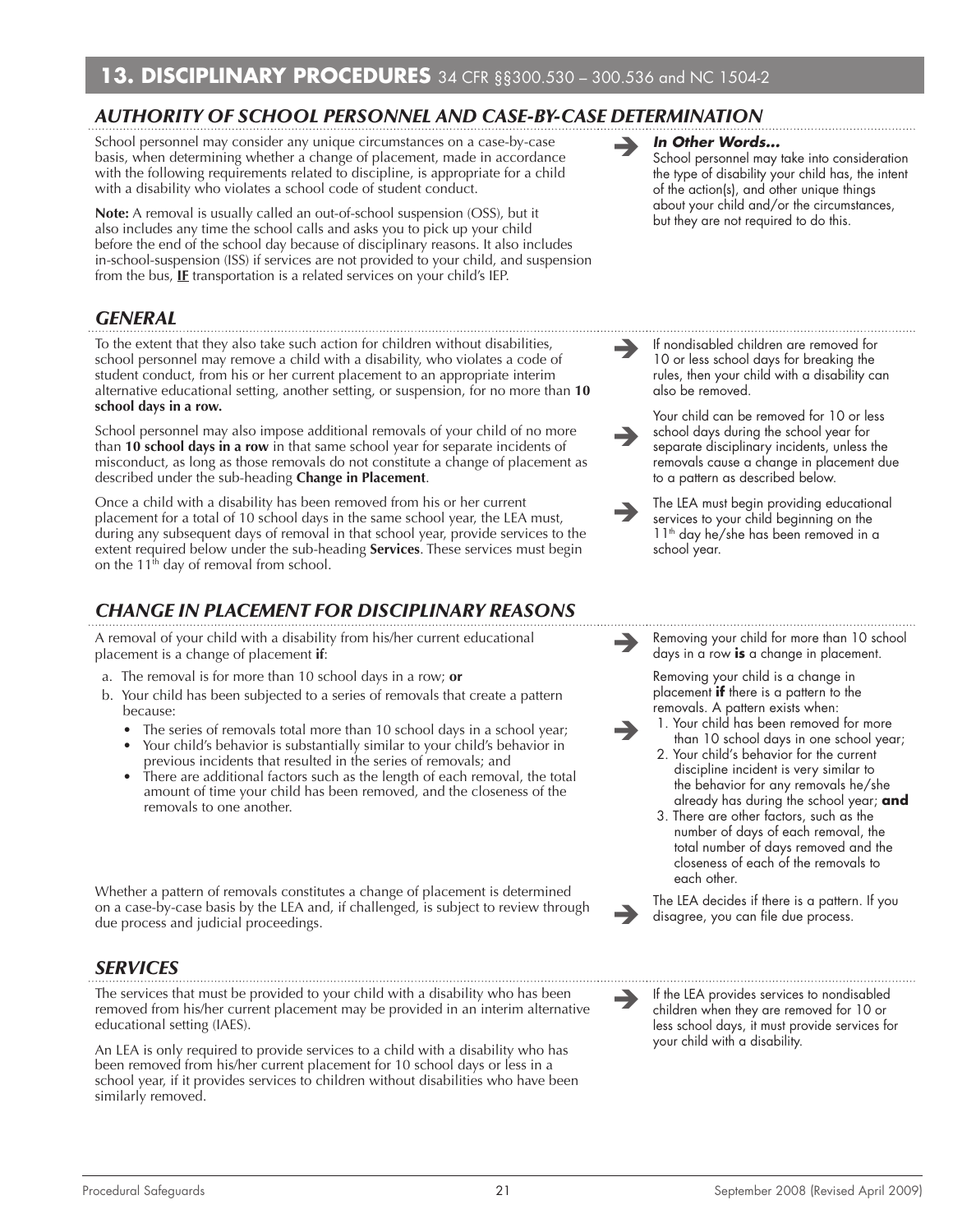Your child with a disability who is removed from his/her current placement for more than **10 school days** must:

- a. Continue to receive educational services, so as to enable him/her to continue to participate in the general education curriculum, although in another setting;
- b. Continue to progress toward meeting the goals set out in his/her IEP; **and**
- c. Receive, as appropriate, a functional behavioral assessment (FBA), and behavioral intervention services and modifications that are designed to address the behavior violation so that it does not happen again.

After your child with a disability has been removed from his or her current placement for **10 school days** in that same school year, and **if** the current removal is for **10 school days** in a row or less and if the removal is not a change of placement, **then** school personnel, in consultation with at least one of your child's teachers, determine the extent to which services are needed to enable your child to continue to participate in the general education curriculum, although in another setting, and to progress toward meeting the goals set out in his/her IEP.

If the removal is a change of placement, your child's IEP Team determines the appropriate services to enable him/her to continue to participate in the general education curriculum, although in another setting, and to progress toward meeting the goals in his/her IEP.

# *NOTIFICATION* → Form DEC5a

On the date school personnel make the decision that a disciplinary removal of your child is a change of placement, the LEA must notify you of that decision, and provide you with the Procedural Safeguards notice.

# *Manifestation Determination*

Within **10 school days** of any decision to change the placement of a child with a disability because of a violation of a code of student conduct, the LEA; the parent; and relevant members of the IEP Team (as determined by the parent and the LEA) must:

- a. Review all relevant information in the student's file, including your child's IEP, any teacher observations, and any relevant information provided by you to determine if the conduct in question was caused by or had a direct and substantial relationship to your child's disability; **or**
- b. If the conduct in question was the direct result of the LEA's failure to implement your child's IEP.

If the LEA, you, and relevant members of your child's IEP Team determine that either of the above conditions was met, the conduct must be determined to be a manifestation of your child's disability.

If the LEA, you, and relevant members of your child's IEP Team determine that the conduct in question was the direct result of the LEA's failure to implement the IEP, the LEA must take immediate action to remedy those deficiencies.

disciplinary removal is a change in placement you must be given notice and the Procedural Safeguards (this document). School personnel may use form DEC 5a to serve as the notice and the invitation to the manifestation determination meeting.  $\rightarrow$ 

The day school personnel decide a

 $\rightarrow$ 

*In Other Words...*

When your child has been removed for more than 10 school days, the educational services must be such that your child can continue work in all classes, continue to make progress on the IEP annual goals, and if appropriate, have his/her behavior assessed and receive services and modifications to keep the behavior from happening again.

If the current removal **is not** a change in placement, then school personnel and at least one of your child's teachers decide what service is needed for your child to continue his/her work in all classes and continue to make progress on the IEP annual goals.

If the current removal **is** a change in placement, then the IEP Team decides what service is needed for your child, and where/ when the service will be provided to your child so he/she can continue work in all classes and make progress on the IEP annual goals.

 $\rightarrow$ 

 $\rightarrow$ 

If school personnel decide to change your child's placement because of behavior, you and appropriate members of the IEP Team must meet to decide if the behavior was caused by your child's disability **or** a direct result of the school not following the IEP. This is called a manifestation determination meeting.

 $\rightarrow$ If it is decided that the behavior was the direct result of the school not following the IEP, the LEA must immediately take steps to correct this.

# *Determination that Behavior was a Manifestation of Your Child's Disability*

If the LEA, you, and relevant members of the IEP Team determine that the conduct was a manifestation of your child's disability, the IEP Team must either:

- a. Conduct a functional behavioral assessment (FBA), unless the LEA had conducted a functional behavioral assessment (FBA) before the behavior that resulted in the change of placement occurred, and implement a behavioral intervention plan (BIP) for your child; **or**
- b. If a behavioral intervention plan (BIP) has been developed, review the behavioral intervention plan (BIP), and modify it, as necessary, to address the behavior.

Except as described below under the sub-heading **Special Circumstances**, the LEA must return your child to the placement from which your child was removed, unless you and the LEA agree to a change of placement as part of the modification of the behavioral intervention plan through the IEP process.

 $\rightarrow$ If the behavior **is** a manifestation of your child's disability, his/her behavior must be assessed unless it has already been assessed and the IEP Team must develop a behavioral intervention plan (BIP). If your child already has a BIP, then the IEP Team must review the BIP and change it if necessary to address the specific behavior.

 $\rightarrow$ If the behavior **is** a manifestation of your child's disability, he/she must return to the previous educational placement (except when there are **Special Circumstances**) unless you and the LEA agree to change the placement using the IEP process.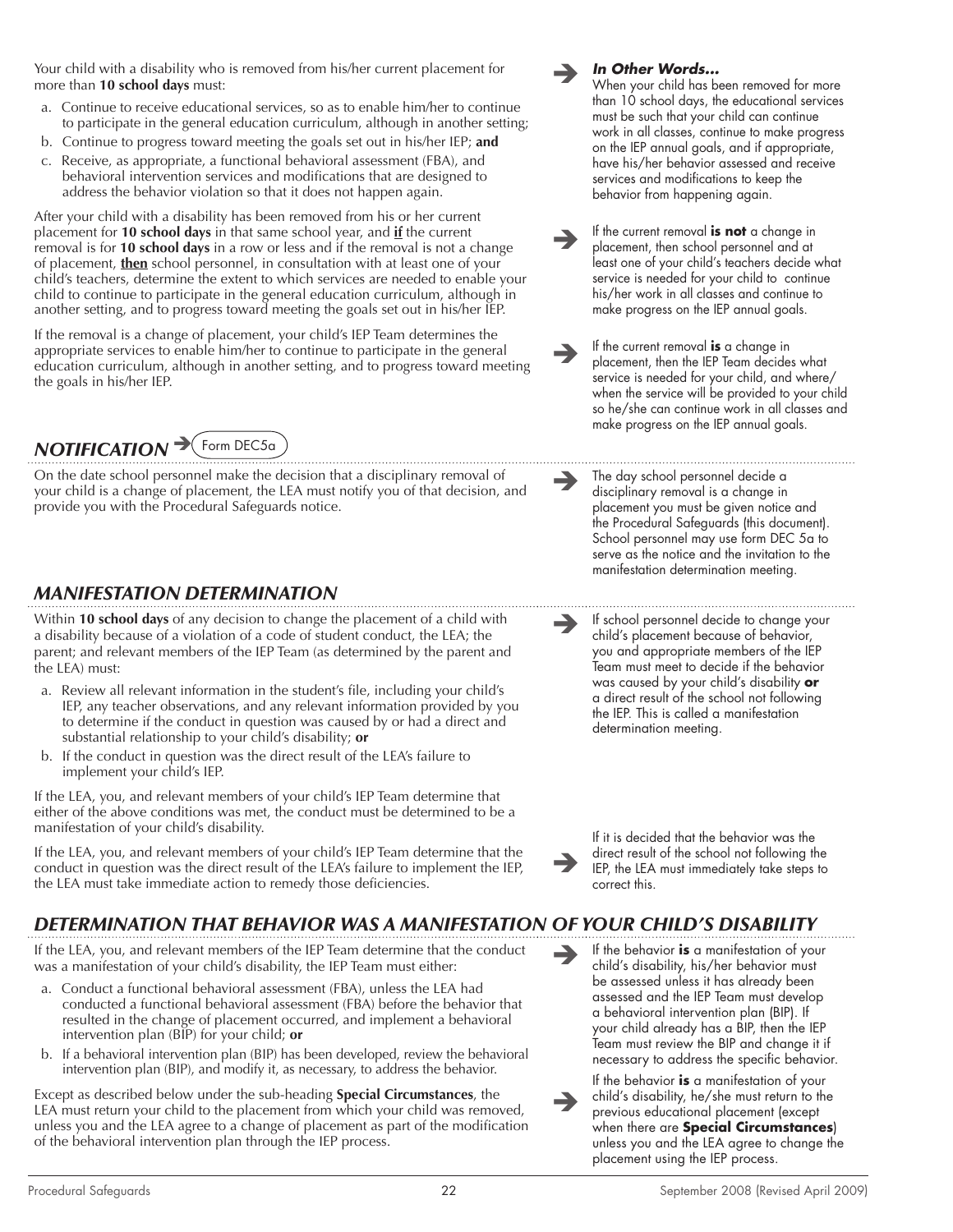# *Additional Authority*

If the behavior that violated the student code of conduct was not a manifestation of your child's disability and the disciplinary change of placement would exceed **10 school days in a row**, school personnel may apply the disciplinary procedures to your child with a disability in the same manner and for the same length of time as it would to children without disabilities, except that the school must provide services, as described previously, to your child.

Your child's IEP Team determines the interim alternative educational setting (IAES) for such services.

## *Definitions*

*Controlled substance* — A drug or other substance identified under schedules I, II, III, IV or V in section 202(c) of the Controlled Substances Act (21 U.S.C. 812(c)). Controlled substances under schedule I have no acceptable medical use in the United States. They have a high potential for abuse and there is no accepted safety for use of the drug or other substance under medical supervision. Controlled substances under schedules II, III, IV and V have a currently accepted medical use for treatment in the United States. They range from having a high potential for abuse to a low potential for abuse. Physical or psychological dependence on these drugs ranges from severe dependence to limited dependence.

*Illegal drug* — A controlled substance; but does not include a controlled substance that is legally possessed or used under the supervision of a licensed health-care professional or that is legally possessed or used under any other authority under that Act or under any other provision of Federal law.

*Serious bodily injury* — Injury that involves a substantial risk of death, extreme physical pain, protracted and obvious disfigurement, or protracted loss or impairment of a function of a bodily member, organ or faculty.

*Weapon* — A dangerous weapon is a weapon, device, instrument, material, or substance, animate or inanimate, that is used for, or is readily capable of, causing death or serious bodily injury, except that such term does not include a pocket knife with a blade of less than 2 and  $\frac{1}{2}$  inches.

# *Special Circumstances*

Whether or not the behavior was a manifestation of your child's disability, school personnel may remove him/her to an interim alternative educational setting (determined by your child's IEP Team) for up to 45 school days, if your child:

- a. Carries a weapon to school or has a weapon at school, on school premises, or at a school function under the jurisdiction of the NCDPI or an LEA;
- b. Knowingly has or uses illegal drugs or sells or solicits the sale of a controlled substance, while at school, on school premises, or at a school function under the jurisdiction of the NCDPI or an LEA; or
- c. Has inflicted serious bodily injury upon another person while at school, on school premises, or at a school function under the jurisdiction of the NCDPI or an LEA.

# *Determination of Setting*

The IEP Team must determine the interim alternative educational setting (IAES) for removals that are changes of placement and removals under the sub-headings **Additional Authority** and **Special Circumstances** above.

*In Other Words...*

If the behavior **is not** a manifestation of your child's disability and nondisabled children are removed for the same type of behavior, then your child can be removed, but the LEA must provide services. The IEP Team decides where the services will be provided. This is called an interim alternative educational setting (IAES).

 If your child carries or has a weapon; has, uses, solicits the sale of, or sells illegal drugs; or causes serious bodily injury to another person, he/she can be removed to an IAES for up to 45 school days. (See definition of *day* in Appendix I.) This may happen at school, on school property, or at a school function (such as, after school activity, school bus, field trip, etc.)

**Note:** Your child may be removed for up to 45 days even if it is decided that the behavior was a manifestation of your child's disability.

 **Note:** In North Carolina, if the IEP Team determines that homebound instruction is the IAES for your child, then the appropriateness of the homebound instruction must be evaluated every month by designee(s) of the IEP Team.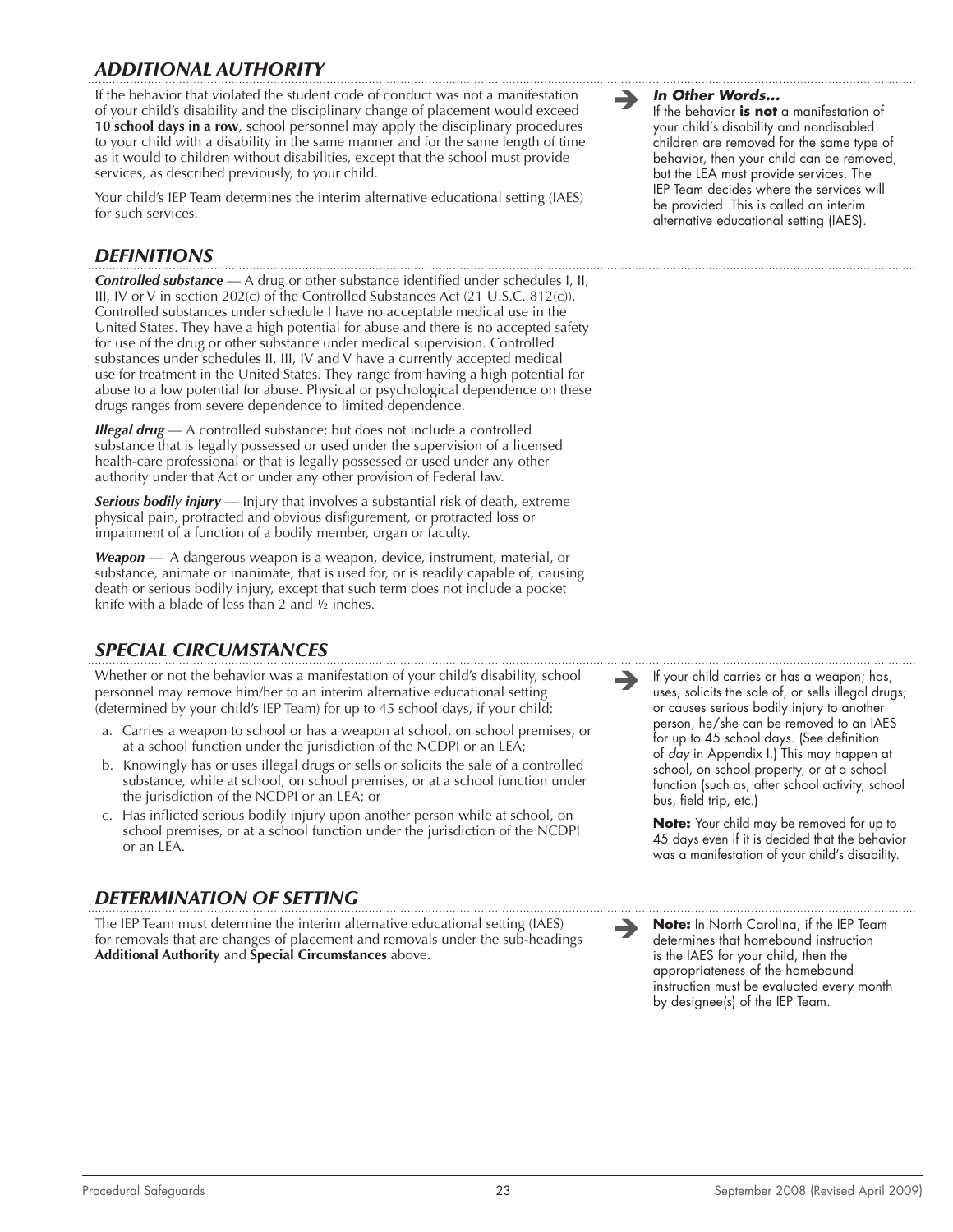# *Appeal in General*

The parent of a child with a disability may file a due process petition to request an expedited due process hearing if he or she disagrees with:

- a. Any decision about placement made under these discipline provisions; or
- b. The manifestation determination described above.

The LEA may file a due process petition to request a due process hearing if it believes that maintaining the current placement of your child is substantially likely to result in injury to your child or to others. *Note:*Expedited **means the timelines are shorter.**

# *Authority of Hearing Officer*

A hearing officer who meets the requirements described under the sub-heading **Impartial Hearing Officer** must conduct the due process hearing and make a decision.

The hearing officer may:

- a. Return your child with a disability to the placement from which your child was removed if the hearing officer determines that the removal was a violation of the requirements described under the sub-heading **Authority of School Personnel, or** that your child's behavior was a manifestation of your child's disability; **or**
- b. Order a change of placement of your child with a disability to an appropriate interim alternative educational setting (IAES) for not more than 45 school days if the hearing officer determines that maintaining the current placement of your child is substantially likely to result in injury to your child or to others.

These hearing procedures may be repeated after the 45 school days, if the LEA believes that returning your child to the original placement is substantially likely to result in injury to your child or to others.

Whenever a parent or an LEA files a due process petition to request an expedited hearing, all the requirements under the previous headings: **Filing a Due Process Petition, Hearings on Due Process Petitions, and State-Level Appeals** must be followed, except for the timelines and written response.

The timelines are expedited as follows:

- a. The Office of Administrative Hearings must arrange for an expedited due process hearing, which must occur within **20 school days** of the date the hearing is requested and must result in a determination within **10 school days** after the hearing; and
- b. Unless you and the LEA agree in writing to waive the resolution meeting, or agree to use mediation, a resolution meeting must occur within **seven (7) calendar days** of the date the LEA's Superintendent **or** EC Director received notice of the expedited due process petition. The hearing may proceed unless the matter has been resolved to the satisfaction of both parties within **15 calendar days** of the date the LEA's Superintendent **or** EC Director received notice of the due process petition.

A party may appeal the decision in an expedited due process hearing in the same way as for decisions in other due process hearings.

# *Placement During Appeals*

When, as described above, the parent or LEA has filed a due process petition related to disciplinary matters, your child must (unless you and the NCDPI or LEA agree otherwise) remain in the interim alternative educational setting (IAES) pending the decision of the hearing officer, or until the expiration of the time period of removal as provided for and described under the sub-heading **Authority of School Personnel**, whichever occurs first.

# *Protections for Children Not Yet Eligible for Special Education and Related Services in general*

If a child has not been determined eligible for special education and related services and violates a code of student conduct, but the LEA had knowledge (as determined below) before the behavior that brought about the disciplinary action occurred that your child was a child with a disability, then you may assert any of the protections described in this notice on behalf of your child.

#### *In Other Words...*

You can request an expedited due process hearing to appeal any decision made about the placement of your child because of behavior or the results of the manifestation determination meeting.

- The LEA can ask for an expedited due process hearing if it believes keeping your child in his/her current placement is very likely to cause injury to your child or anyone else.
- $\rightarrow$ If the judge decides that school personnel went beyond their authority to remove your child or that the behavior was a manifestation of his/her disability, then the judge may return your child to the placement your child was in before the removal.
- $\rightarrow$ The judge can order your child to an appropriate IAES for up to 45 school days if he/she believes keeping your child in the current placement is very likely to cause injury to your child or anyone else.

 $\rightarrow$ After 45 school days, the LEA can go back to the judge to ask that your child stay in the IAES for up to 45 more school days.

- $\rightarrow$ The timelines for a due process hearing that is the result of a disciplinary decision are shorter. Everything else about the due process procedures stays the same, except that the receiving party does not have to send a written response to the other party.
- $\rightarrow$ The hearing must be scheduled within 20 school days from the date the petition is received. The judge must send a written decision within 10 school days after the hearing.
- $\rightarrow$ The LEA must schedule the resolution meeting within seven (7) days of receiving the due process petition.
	- Your child must "stay put" in the IAES until the judge makes a decision, or until the removal days end.
	- If your child has not been identified as a child with a disability who is eligible for special education and related services, but the LEA knew he/she might have a disability then you can ask for the protections described under the heading **Disciplinary Procedures.**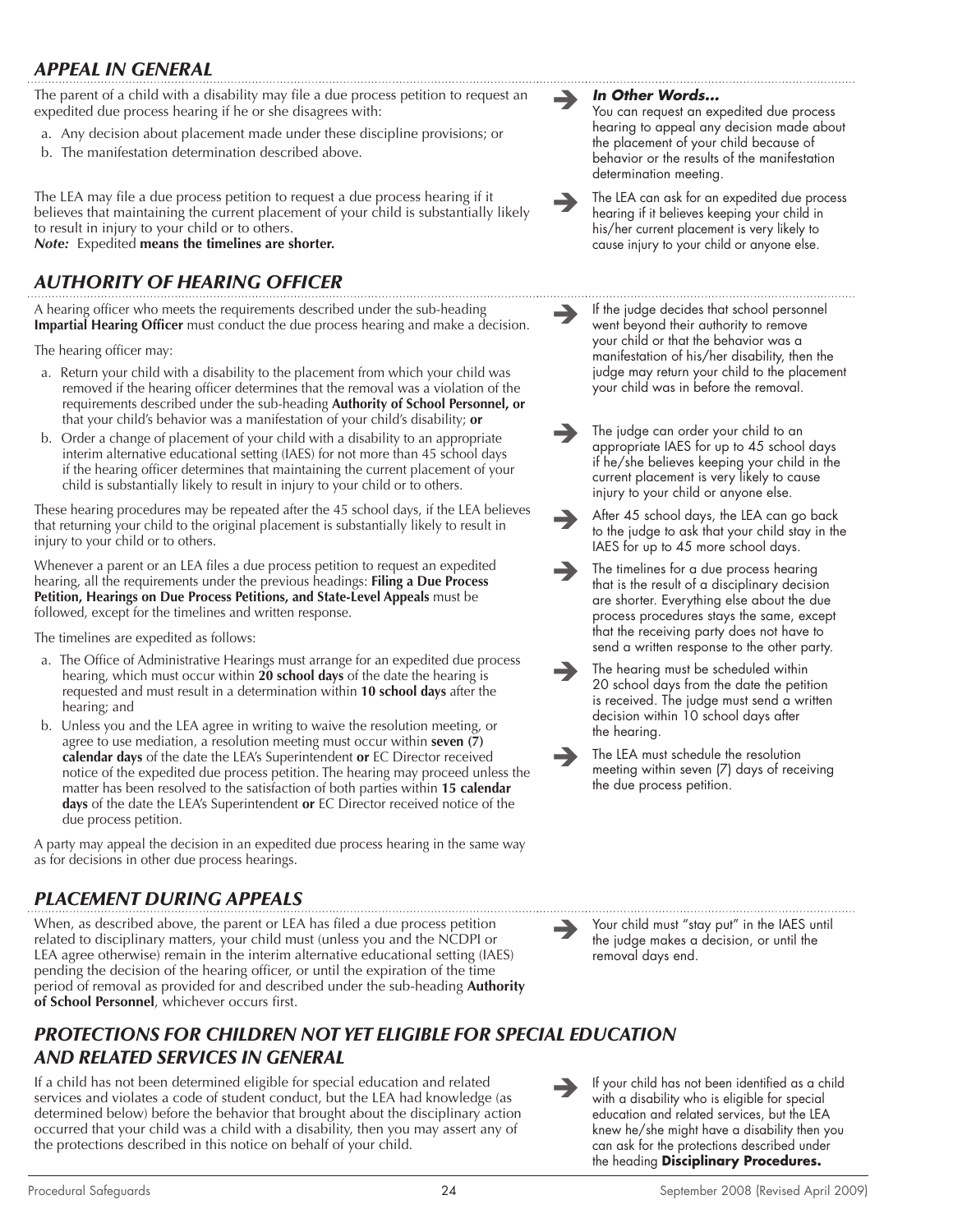# *Basis of Knowledge for Disciplinary Matters*

An LEA must be deemed to have knowledge that a child is a child with a disability if, before the behavior that brought about the disciplinary action occurred:

- a. You expressed concern in writing that your child is in need of special education and related services to supervisory or administrative personnel of the appropriate educational agency, or a teacher of your child;
- b. You requested an evaluation related to eligibility for special education and related services under IDEA;
- c. Your child's teacher, or other LEA personnel expressed specific concerns about a pattern of behavior demonstrated by your child directly to the EC Director or to other supervisory personnel of the LEA; or
- d. Your child's behavior and performance, prior to the disciplinary action, clearly and convincingly establish a need for special education.

# *Exception*

An LEA would not be deemed to have such knowledge if:

- a. You have not allowed an evaluation of your child or refused special education services;
- b. Your child has been evaluated and determined not to be a child with a disability under IDEA; **or**
- c. You have revoked consent for the provision of special education services.

# *Conditions that Apply if there is No Basis of Knowledge*

If prior to taking disciplinary measures against your child, an LEA does not have knowledge that he/she is a child with a disability, as described above under the sub-headings **Basis of Knowledge for Disciplinary Matters** and **Exception**, your child may be subjected to the disciplinary measures that are applied to children without disabilities who engaged in comparable behaviors.

However, if a request is made for an evaluation of your child during the time period in which he/she is subjected to disciplinary measures, the evaluation must be conducted in an expedited manner.

Until the evaluation is completed, your child remains in the educational placement determined by school authorities, which can include suspension or expulsion without educational services.

If your child is determined to be a child with a disability, taking into consideration information from the evaluation conducted by the LEA, and information provided by you, the LEA must provide special education and related services in accordance with IDEA, including the disciplinary requirements described above.

#### *In Other Words...*

The LEA is considered to have knowledge that your child might be a child with a disability:

- If you had written concerns that your child may need special education and related services and gave your written concerns to your child's teacher or administrators;
- You requested an evaluation for special education and related services;
- School personnel, including your child's teacher, expressed concerns about a pattern of behavior to the EC Director or other LEA supervisors; **or**
- **•** Your child's behavior and academic performance may be significant enough to establish a need for services.

- The LEA did not have knowledge that your child may be a child with a disability if it asked to evaluate your child and you did not give permission; your child has been evaluated, but was not eligible for special education; **or** you have withdrawn previously given consent for special education services.
- $\rightarrow$ If the LEA did not have knowledge that your child may be a child with a disability then the LEA can discipline your child just like it does a nondisabled child. The LEA is not required to provide services.
- $\rightarrow$ If a request is made for an evaluation during this time, the LEA must conduct it quickly, but your child cannot return to his/her educational placement.
- $\rightarrow$ If your child is eligible for special education and related services, then the LEA must provide those services.

# *Referral to and Action by Law Enforcement and Judicial Authorities*

IDEA does not:

- a. Prohibit an agency from reporting a crime committed by your child with a disability to appropriate authorities; **or**
- b. Prevent State law enforcement and judicial authorities from exercising their responsibilities with regard to the application of federal and state law to crimes committed by your child with a disability.

# *Transmittal of Records*

If an LEA reports a crime committed by a child with a disability, the LEA:

- a. Must ensure that copies of your child's special education and disciplinary records are transmitted for consideration by the authorities to whom the agency reports the crime; and
- b. May transmit copies of your child's special education and disciplinary records only to the extent permitted by the Family Educational Rights and Privacy Act (FERPA).
- If your child with a disability commits a crime, he/she can be referred to the police or courts.
	- In some instances, the police or courts may be able to get information from your child's education record.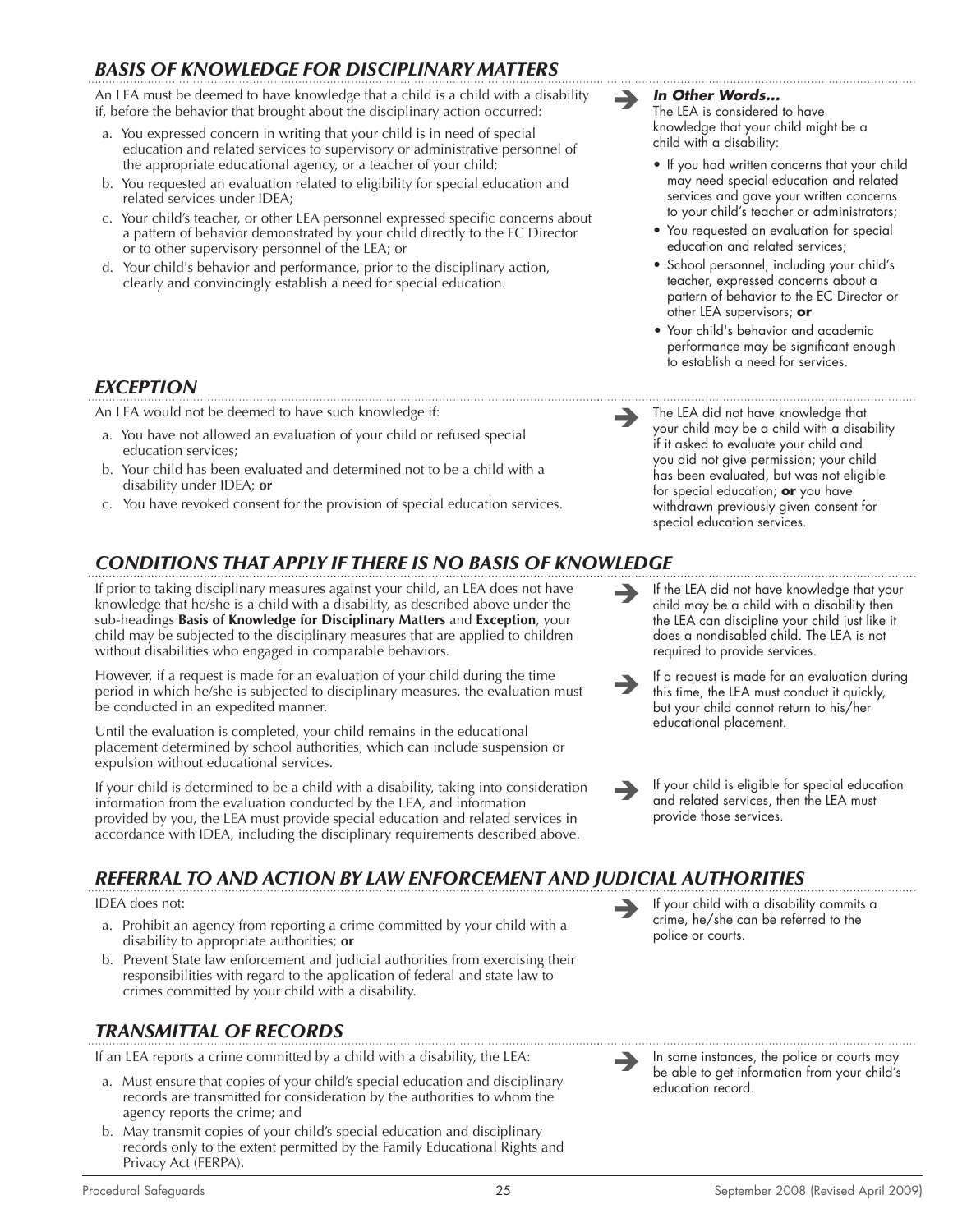# **Acronyms, Definitions, and Information**

Several words used throughout the Procedural Safeguards have been defined according to the Federal Regulations and the *Policies*. The Federal Regulations contain a more extensive list of definitions, beginning with 34 CFR § 300.4. They can be found at *http://idea.ed.gov/explore/home*. Acronyms that are used often in special education are listed for you. Not all of these acronyms and definitions are used in the Procedural Safeguards.

- 1.  $\mathbf{\hat{s}} \mathbf{\hat{s}}$  means Section.
- 2. **Administrative Law Judges (ALJs)** In North Carolina, ALJs are the people who make decisions in due process cases that go to hearings.
- **3. Article 9** The North Carolina State law governing special education is Article 9 of Chapter 115C of the North Carolina General Statutes.
- **4. Areas of Disability**  Following are the areas of disability under IDEA and the acronyms used by the State and LEAs:
	- **AU** ..........Autism Spectrum Disorder
	- **DB** ..........Deafness-Blindness
	- **DD**..........Developmental Delay
	- **DF**...........Deafness
	- **ED**...........Serious Emotional Disability (Sometimes the acronym SED is used.)
	- **HI** ...........Hearing Impairment (Also called hard of hearing.)
	- **ID** ........... Intellectual Disability
	- **MU** .........Multiple Disabilities
	- **OHI** ........Other Health Impairment
	- **OI** ...........Orthopedic Impairment
	- **SI** ............Speech and/or Language Impairment (Sometimes the acronym SLI is used.)
	- **SLD**......... Specific Learning Disabilities (Sometimes the acronym LD is used. Dyslexia, dyscalculia, and dysgraphia are types of specific learning disabilities.)
	- **TBI**..........Traumatic Brain Injury
	- **VI**............Visual Impairment, including Blindness
- **5. Children's Developmental Services Agency (CDSA)** The lead agency in North Carolina for infants and toddlers, ages birth through two (0–2).
- **6. Charter Schools**  In North Carolina, charter schools are public schools and must follow the same federal regulations and *Policies* as other public schools for children with disabilities.
- **7. Child with a Disability (CWD) or Student with a Disability (SWD)**  A child evaluated in accordance with *Policies* 1503-2 through 1503-3 as having one of the disabilities listed above and who, by reason of the disability, needs special education and related services.
- **8. Code of Federal Regulations (CFR)** This is where you will find the federal regulations for the IDEA.
- **9. Complainant** An individual or organization who has submitted a State complaint to the North Carolina Exceptional Children Division.
- 10. Day Calendar day unless otherwise specified.
	- **a. Business day** Monday through Friday, except Federal and State holidays.
	- **b. School day** Any day school is in session for students, including a partial day. It has the same meaning for students with disabilities as it does for nondisabled students.
- **11. DEC** On the special education forms DEC means Division of Exceptional Children. LEAs are not required to use the State forms and may use their own.
	- DEC/Prior Notice Invitation to Conference Parent
	- DEC/Prior Notice Invitation to Conference Student Over 18
	- DEC/Prior Notice Invitation to Conference Student Under 18
	- (May also be used for students over 18 who are incompetent or unable to make educational decisions.)
	- Request to Excuse IEP Team Members
	- DEC 1 Special Education Referral
	- DEC 1 (2a and 2b of 4) Preschool Referral Concerns
	- DEC 2 Consent for Evaluation-Reevaluation
	- DEC 3 Eligibility Determination, includes the following worksheets: AU worksheet, DB worksheet, DD worksheet, Deaf-HI worksheet, SED worksheet, ID worksheet, MU worksheet, OHI worksheet, OI worksheet, SI worksheet, SLD RtI worksheet, SLD discrepancy worksheet, TBI worksheet, and VI worksheet
	- DEC 4 IEP
		- DEC 4 worksheet 1 for Deaf and HI
		- DEC 4 worksheet 2 for extended school year (ESY)
		- DEC 4a Secondary Transition
		- DEC 4b Related Services Support Plan
	- DEC 5 Prior Written Notice
		- DEC 5a Prior Written Notice Discipline
	- DEC 6 Consent for Services
	- DEC 7 Reevaluation
	- Manifestation Determination worksheet
	- Private School Services Plan
- **12. Due Process Hearing** A due process hearing is a formal hearing, which is guaranteed under federal and state special education law, before an impartial Administrative Law Judge.
- **13. Exceptional Children Division (EC Division)** The EC Division is responsible for ensuring the implementation of federal and state laws about special education.
- **14. Evaluation** The procedures used to determine whether a child has a disability and the nature and extent of the special education and related services that the child may need.
- **15. Family Educational Rights and Privacy Act** (**FERPA)**  The law that protects the confidentiality of educational records.
- **16. Facilitated IEP (FIEP) Team Meeting** IEP Facilitation is a process using an impartial facilitator to assist the IEP Team members in communicating more effectively and keeping the focus on student outcomes. An IEP facilitator is provided at no cost to the parent(s) or the LEA.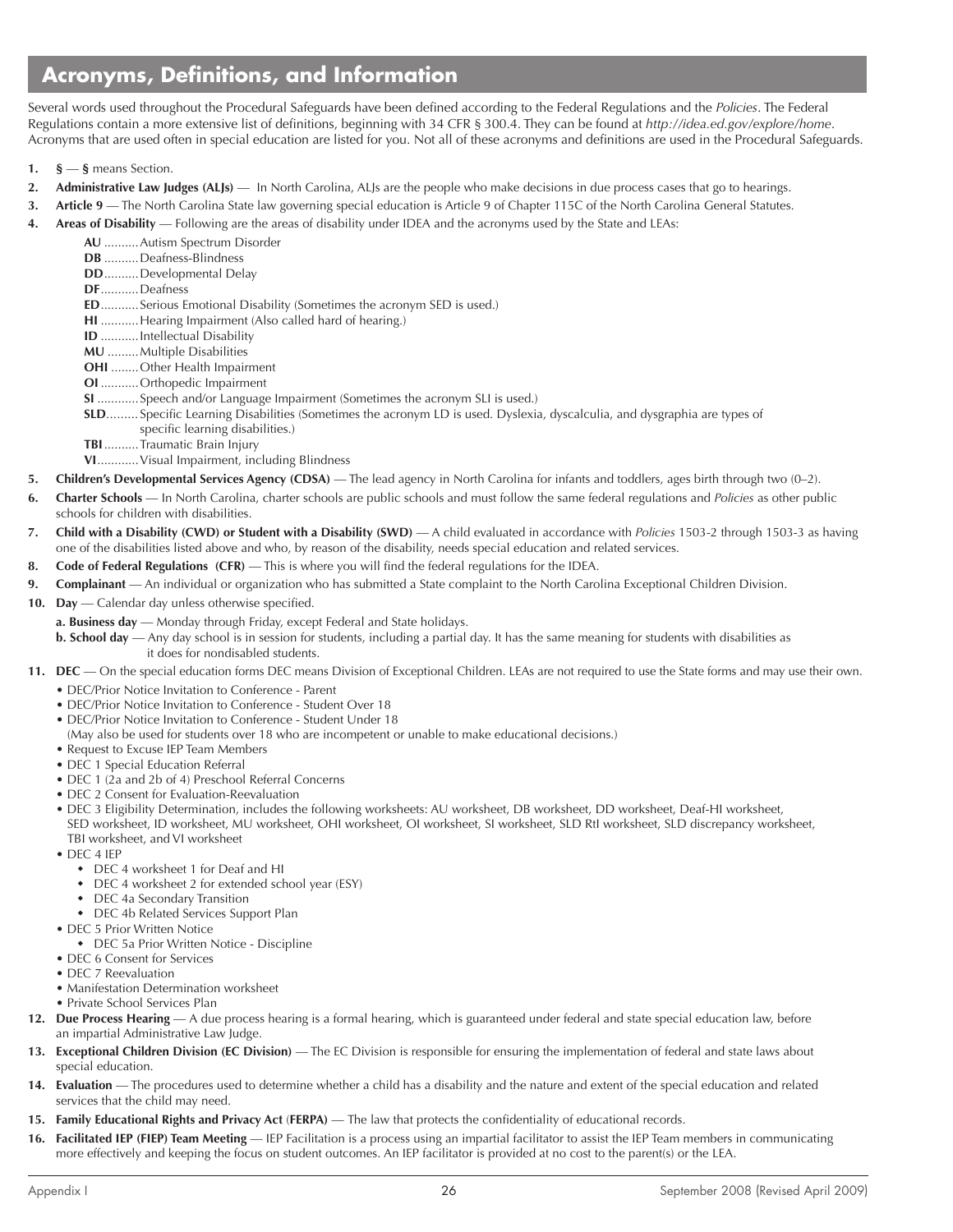# **Acronyms, Definitions, and Information**

- **17.** Free appropriate public education (FAPE) Education and related services are based on the unique needs of the child with a disability. Special education and related services must be provided without cost to the parents and according to standards of the Public Schools of North Carolina, Department of Public Instruction, for children in preschool, elementary, secondary, or public charter schools in the State and according to an individualized education program (IEP).
- **18. Individuals with Disabilities Education Improvement Act (IDEA)** IDEA is the federal special education law.
- **19. Individualized Family Services Plan** (**IFSP)**  An IFSP is the plan for infants-toddlers with disabilities and their families.
- **20. Individualized Education Program (IEP)** An IEP is a written statement for a child with a disability that is developed, reviewed, and revised in accordance with the federal regulations and *Policies* through which the child receives a FAPE.
- **21. Infant-Toddler Program (ITP)** ITP is the program that serves children with disabilities from birth through two years (0–2).
- **22. Interim Alternative Educational Setting (IAES)**  A child with a disability may be placed in another educational setting for disciplinary reasons.
- **23. Least Restrictive Environment (LRE)**—- The IEP Team must consider educating a child with a disability in an environment that is appropriate for that child. Some children are educated in a more restrictive environment than others due to the significance of their needs.
- **24. Local Educational Agency (LEA)** Any school program conducted by a public school or agency and approved by the North Carolina Department of Public Instruction. In North Carolina, this includes county, city, and charter schools and State-operated programs.
- **25. Mediation** This is a voluntary process in which an impartial individual (mediator) assists the parties in having a full discussion and reaching an agreement. A mediator may be requested through the EC Division at no cost to the parent(s) or the LEA.
- **26. NC Department of Public Instruction (NCDPI)**  NCDPI is North Carolina's State Educational Agency (SEA).
- **27. Parent**  IDEA uses the term *parent* to mean:
	- a. A biological or adoptive parent of a child;
	- b. A foster parent, unless State law, regulations or contracts with a State or local entity prohibits a foster parent from acting as a parent. A foster parent may serve as *parent* if the biological parent's rights to make educational decisions have been terminated by the Court. • A therapeutic foster parent cannot serve as parent.
	- c. A guardian generally authorized to act as the child's parent, or authorized to make educational decisions for the child, but not the State if the child is a ward of the State;
	- d. A person acting in the place of a biological or adoptive parent (including a grandparent, stepparent or other relative) with whom the child lives or a person who is legally responsible for the child's welfare; or
	- e. A surrogate parent who has been appointed in accordance with the federal regulations at 34 CFR §300.515.

If a Court Order identifies a specific person or persons in the list above to act as the *parent* of a child or to make educational decisions on behalf of a child, then such person or persons shall be determined to be the *parent* for purposes of this document.

- a. Except as provided above, when more than one party is qualified to act as a parent, the biological or adoptive parent must be presumed to be the parent unless the biological or adoptive parent does not have legal authority to make educational decisions for the child; and
- b. The term parent does not include a State agency or local agency, such as the Department of Social Services, or one of its employees if the child is in the custody of such agency.
- **28. Private Schools** Non-profit private schools, including religious schools or facilities that meet the definition of elementary school or secondary school in North Carolina. Registered home schools are recognized as private schools in North Carolina.
- **29. Part B**  The part of the Individuals with Disabilities Education Improvement Act that is the special education law for children ages three through twenty-one (3–21).
- **30. Part C** The part of the Individuals with Disabilities Education Improvement Act that is the special education law for children ages birth through two (0–2).
- **31. Placement** In special education placement is used in two different ways:
	- a. That a child has been determined to be eligible for special education and related services; and

b. The level on the continuum of services, which means the amount of time the student will be removed from his/her nondisabled peers.

Placement does not mean the location of services. The U.S. Department of Education, Office of Special Education Programs (OSEP) states the following: *Historically, we have referred to ''placement'' as points along the continuum of placement options available for a child with a disability,*  and "location" as the physical surrounding, such as the classroom. It is the Department's longstanding position that maintaining a child's placement *in an educational program that is substantially and materially similar to the former placement is not a change in placement.* 

- **32. Public Agency** A State agency that is responsible for providing education to children with disabilities. It includes the NCDPI; LEAs; Department of Health and Human Services; Department of Correction; and Department of Juvenile Justice; to the extent the public agency may be responsible for the provision of special education and related services and/or their actions impact upon a child receiving a free appropriate public education.
- **33. Prior Written Notice (PWN)** The PWN is described in Section 2 of this document. LEAs are not required to use the state form (DEC 5) and may use their own. An LEA may write a letter to you as the prior written notice.
- **34. Reevaluation** This is a review process and does not necessarily mean testing.
- **35. Related Services** These are supportive services that are required to assist a child with a disability to benefit from special education.
- **36. Resolution Session** When a due process petition is filed, the LEA must schedule a resolution session to try and resolve the dispute before a due process hearing.
- **37. State Advisory Panel (SAP)** In North Carolina, the State Advisory Panel is called the Council on Educational Services for Exceptional Children. The council advises the State Board of Education on issues about the unmet needs of children with disabilities.
- **38.** Special Education (SPED) SPED is specially designed instruction, provided at no cost to the parent, to meet the unique needs of a child with a disability.
- **39. Special Education Laws** These laws include the federal statute, the Individuals with Disabilities Education Improvement Act (IDEA); accompanying federal regulations; Article 9 of NC General Statutes 115-C; and North Carolina Policies Governing Services for Children with Disabilities.
- **40. State Complaint**  A signed, written complaint stating that a public agency has violated a procedural requirement of the Individuals with Disabilities Education Improvement Act or the North Carolina laws about special education.
- **41. State Educational Agency (SEA)** The North Carolina Department of Public Instruction (NCDPI).